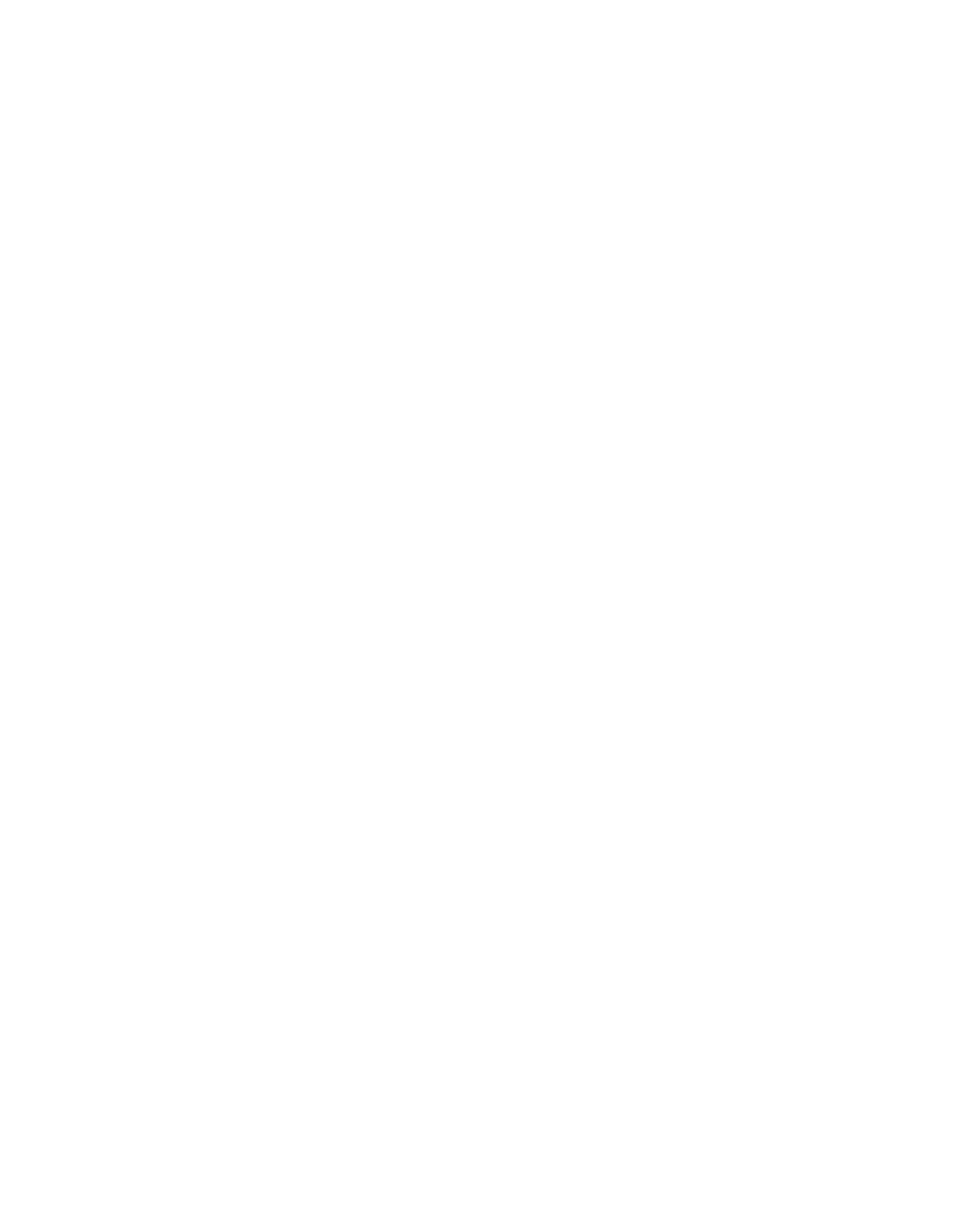# Contents

| i. |                                                                                 |
|----|---------------------------------------------------------------------------------|
| 1  |                                                                                 |
| 2  |                                                                                 |
| 3  |                                                                                 |
| 4  |                                                                                 |
| 5  |                                                                                 |
| 6  |                                                                                 |
| 7  |                                                                                 |
| 8  |                                                                                 |
| 9  |                                                                                 |
| 10 |                                                                                 |
| 11 |                                                                                 |
| 12 |                                                                                 |
| 13 | Cost Responsibility for Interconnection Facilities and Distribution Upgrades  8 |
| 14 |                                                                                 |
| 15 |                                                                                 |
| 16 | Assignment, Force Majeure, Consequential Damages, and Default 12                |
| 17 |                                                                                 |
| 18 |                                                                                 |
| 19 |                                                                                 |
| 20 |                                                                                 |
|    |                                                                                 |
| 22 |                                                                                 |
| 23 |                                                                                 |
| 24 |                                                                                 |
| 25 |                                                                                 |
| 26 |                                                                                 |
| 27 |                                                                                 |
| 28 |                                                                                 |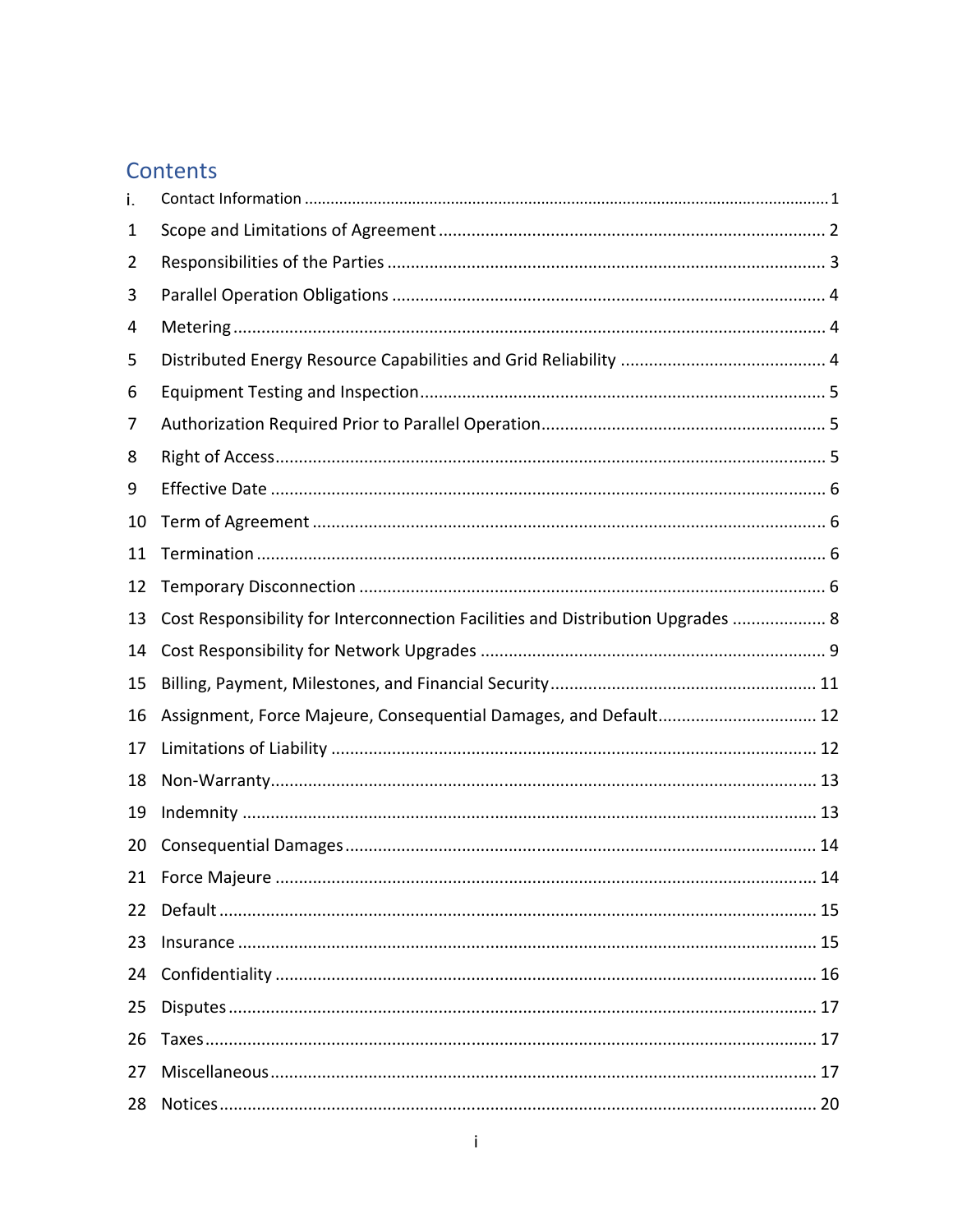| Attachment II: Description and Costs of the Distributed Energy Resource, Interconnection                                                                                    |  |
|-----------------------------------------------------------------------------------------------------------------------------------------------------------------------------|--|
| Attachment III: One-line Diagram Depicting the Distributed Energy Resource, Interconnection                                                                                 |  |
|                                                                                                                                                                             |  |
| Attachment V: Additional Operating and Maintenance Requirements for the Area EPS<br>Operator's Distribution System and Affected Systems Need to Support the Interconnection |  |
| Attachment VI: Area EPS Operator's Description of Distribution and Network Upgrades and                                                                                     |  |
|                                                                                                                                                                             |  |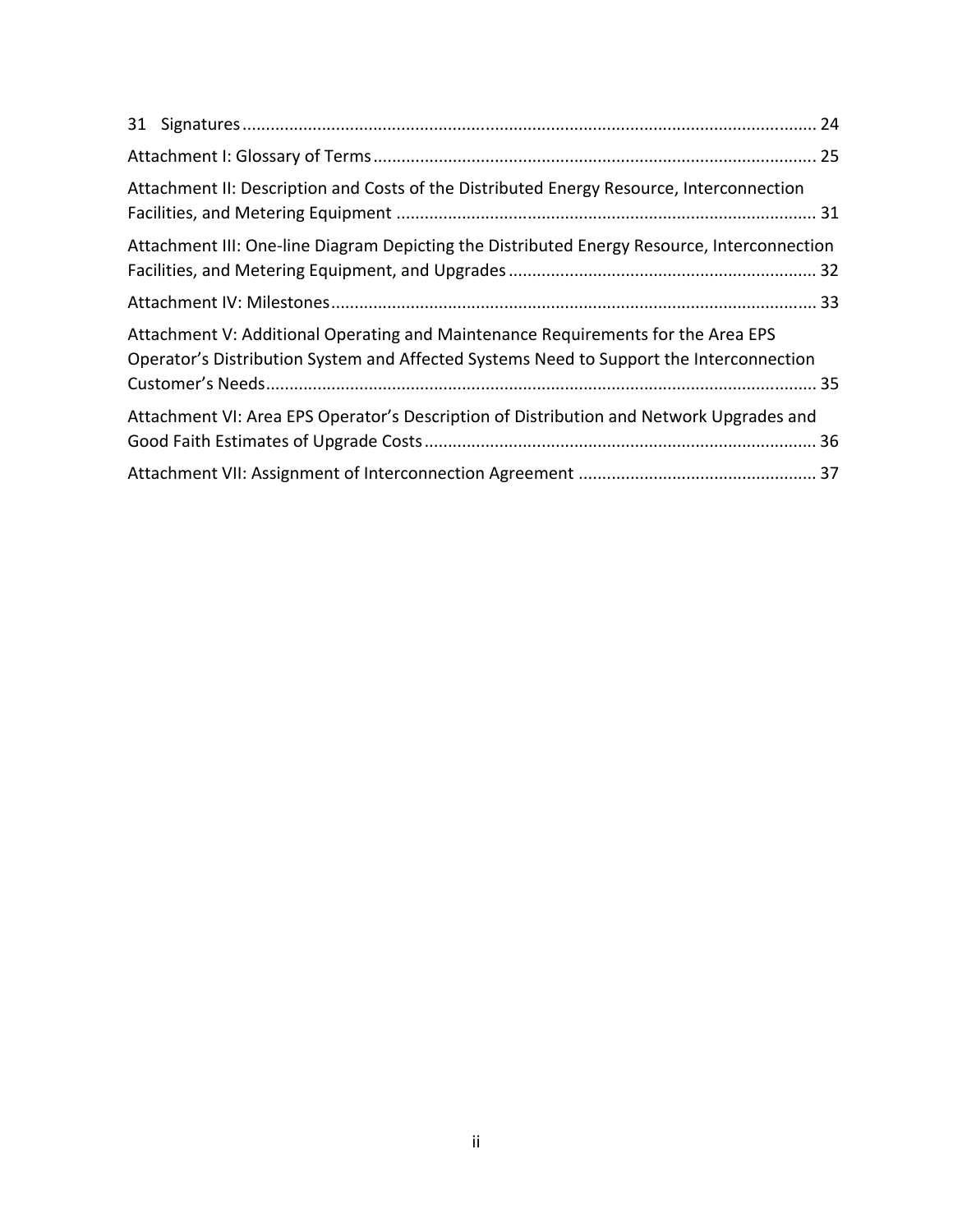#### **Contact Information**  i.

Contact information for each Party is listed below along with the basic information describing the Distributed Energy Resource (DER) system.

| <b>Area EPS Operator Information</b> |  |
|--------------------------------------|--|
| Area EPS Operator:                   |  |
| Attention:                           |  |
| Address:                             |  |
|                                      |  |
| Phone:                               |  |
|                                      |  |

| Phone:                                      |  |
|---------------------------------------------|--|
| Email:                                      |  |
|                                             |  |
| <b>Interconnection Customer Information</b> |  |
| <b>Interconnection Customer:</b>            |  |
| Attention:                                  |  |
| Address:                                    |  |
|                                             |  |
| Phone:                                      |  |
| Email:                                      |  |
|                                             |  |
| <b>DER System Information</b>               |  |
| <b>Application Number:</b>                  |  |
| Type of DER System:                         |  |
| Capacity Rating of System (AC):             |  |
| Limited Capacity Rating (AC):               |  |
| Address of DER System:                      |  |

 $\overline{\phantom{0}}$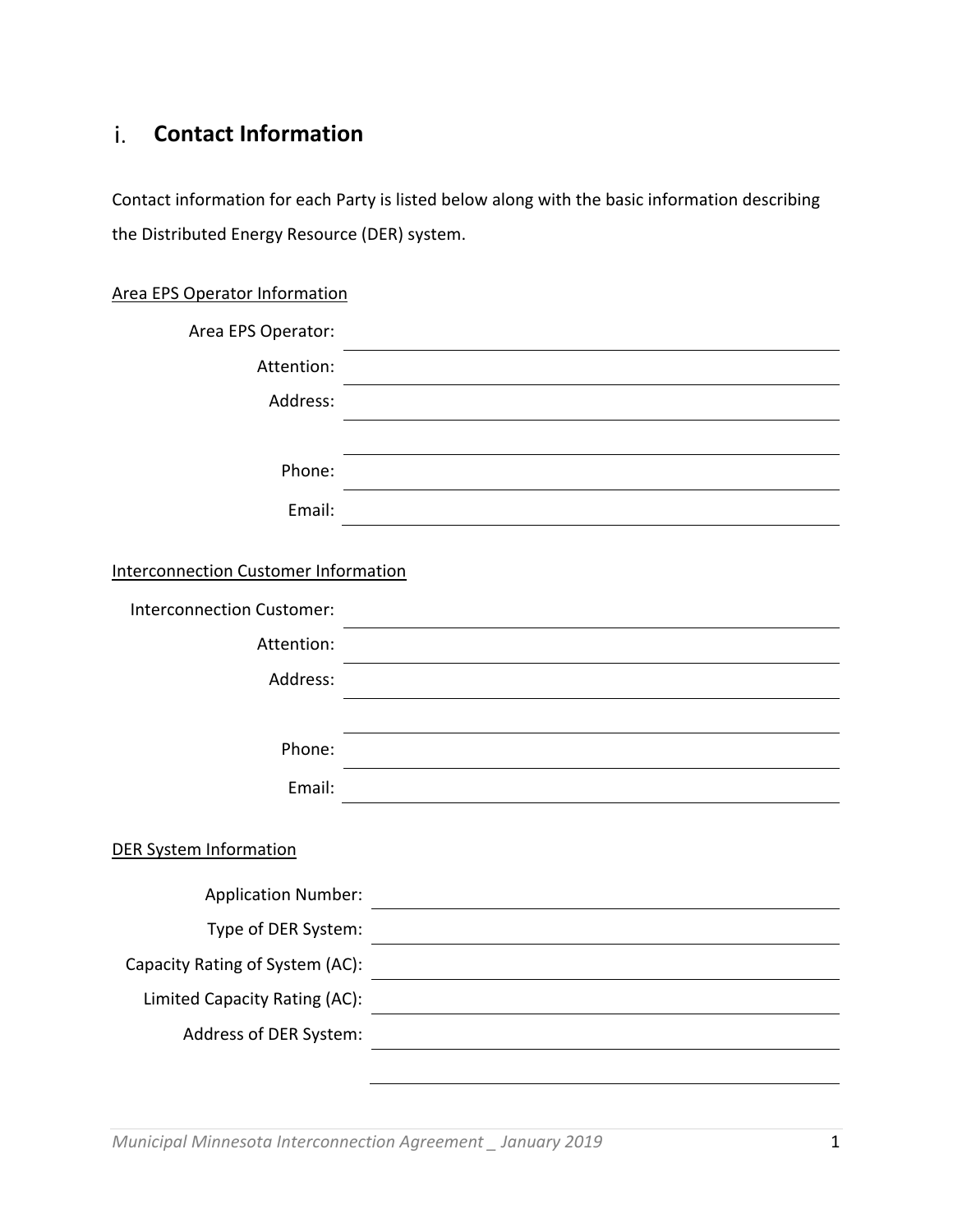| THIS AGREEMENT is made and entered into this day of                                         |  |                       | 20 by and         |
|---------------------------------------------------------------------------------------------|--|-----------------------|-------------------|
| between                                                                                     |  |                       | ("Interconnection |
| Customer"), and                                                                             |  | , a municipal utility |                   |
| existing under the laws of the State of Minnesota, ("Area EPS Operator"). Interconnection   |  |                       |                   |
| Customer and Area EPS Operator each may be referred to as a "Party," or collectively as the |  |                       |                   |
| "Parties."                                                                                  |  |                       |                   |

In consideration of the mutual covenants set forth herein, the Parties agree as follows:

#### **1 Scope and Limitations of Agreement**

- 1.1. This Agreement is intended to provide for the Interconnection Customer to interconnect at the Point of Common Coupling and operate a Distributed Energy Resource with a Nameplate Rating of 10 Megawatts (MW) or less in parallel with the Area EPS at the location identified above and in the Interconnection Application.
- 1.2. This Agreement shall be used for all Interconnection Applications submitted under the Municipal Minnesota Distributed Energy Resources Interconnection Process (M‐ MIP) except for those Interconnection Applications that qualify and choose for the Uniform Contract to replace the need for this Agreement.
- 1.3. This Agreement governs the terms and conditions under which the Interconnection Customer's Distributed Energy Resource will interconnect with, and operate in parallel with, the Area EPS Operator's Distribution System.
- 1.4. Capitalized terms used herein shall have the meanings specified in the Glossary of Terms in Attachment 1, the M‐MIP, or the body of this Agreement.
- 1.5. This Agreement does not constitute an agreement to purchase or deliver the Interconnection Customer's power. The purchase or delivery of power and other services that the Interconnection Customer may require will be covered under separate agreements, if any. The Interconnection Customer will be responsible for separately making all necessary arrangements (including scheduling) for delivery of electricity with the applicable Area EPS Operator.
- 1.6. Nothing in this Agreement is intended to affect any other agreement between the Area EPS Operator and the Interconnection Customer.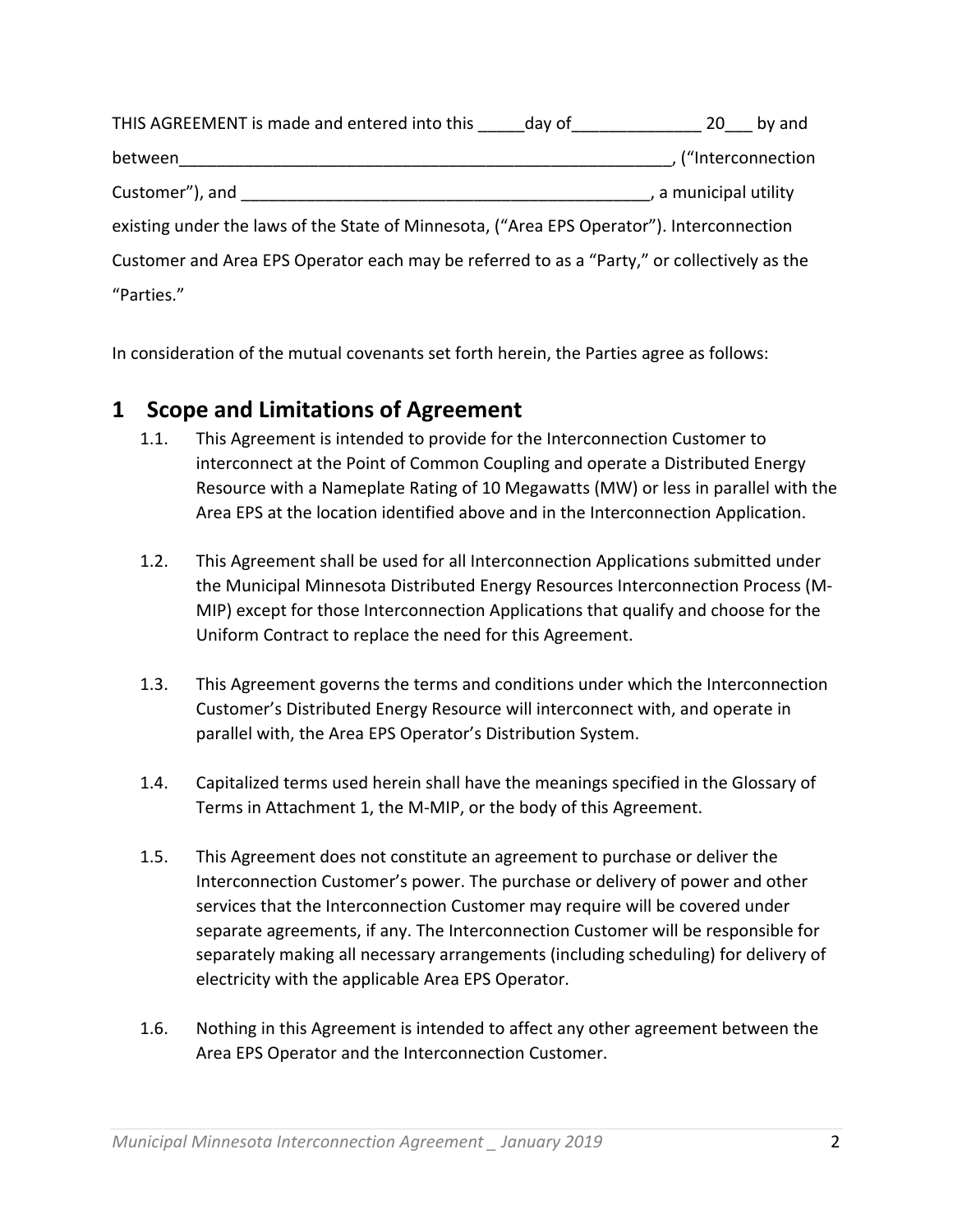## **2 Responsibilities of the Parties**

- 2.1. The Parties shall perform all obligations of this Agreement in accordance with the M‐ MIP, Minnesota Technical Requirements, all Applicable Laws and Regulations, Operating Requirements, and Good Utility Practice.
- 2.2. The Interconnection Customer shall construct, interconnect, operate and maintain its Distributed Energy Resource and construct, operate, and maintain its Interconnection Facilities in accordance with the applicable manufacturer's recommended maintenance schedule and, in accordance with this Agreement, and with Good Utility Practice.
- 2.3. The Area EPS Operator shall construct, operate, and maintain its Distribution System and its Interconnection Facilities in accordance with this Agreement, and with Good Utility Practice.
- 2.4. The Interconnection Customer agrees to construct its facilities or systems in accordance with the Minnesota Technical Requirements and this Agreement; including, applicable specifications that meet or exceed those provided by the National Electrical Safety Code, the American National Standards Institute, Institute of Electrical and Electronics Engineers (IEEE), Underwriter's Laboratory (UL), and Operating Requirements in effect at the time of construction and other applicable national and state codes and standards. The Interconnection Customer agrees to design, install, maintain, and operate its Distributed Energy Resource so as to reasonably minimize the likelihood of a disturbance adversely affecting or impairing the system or equipment of the Area EPS Operator and any Affected Systems.
- 2.5. Each Party shall operate, maintain, repair, and inspect, and shall be fully responsible for the facilities that it now owns or subsequently owns unless otherwise specified in the Attachments to this Agreement. Each Party shall be responsible for the safe installation, maintenance, repair and condition of their respective lines and appurtenances on their respective sides of the point of common coupling. The Area EPS Operator and the Interconnection Customer, as appropriate, shall provide Interconnection Facilities that adequately protect the Area EPS Operator's Distribution System, personnel, and other persons from damage and injury. The allocation of responsibility for the design, installation, operation, maintenance and ownership of Interconnection Facilities shall be delineated in the Attachments to this Agreement.
- 2.6. The Area EPS Operator shall coordinate with all Affected Systems to support the interconnection.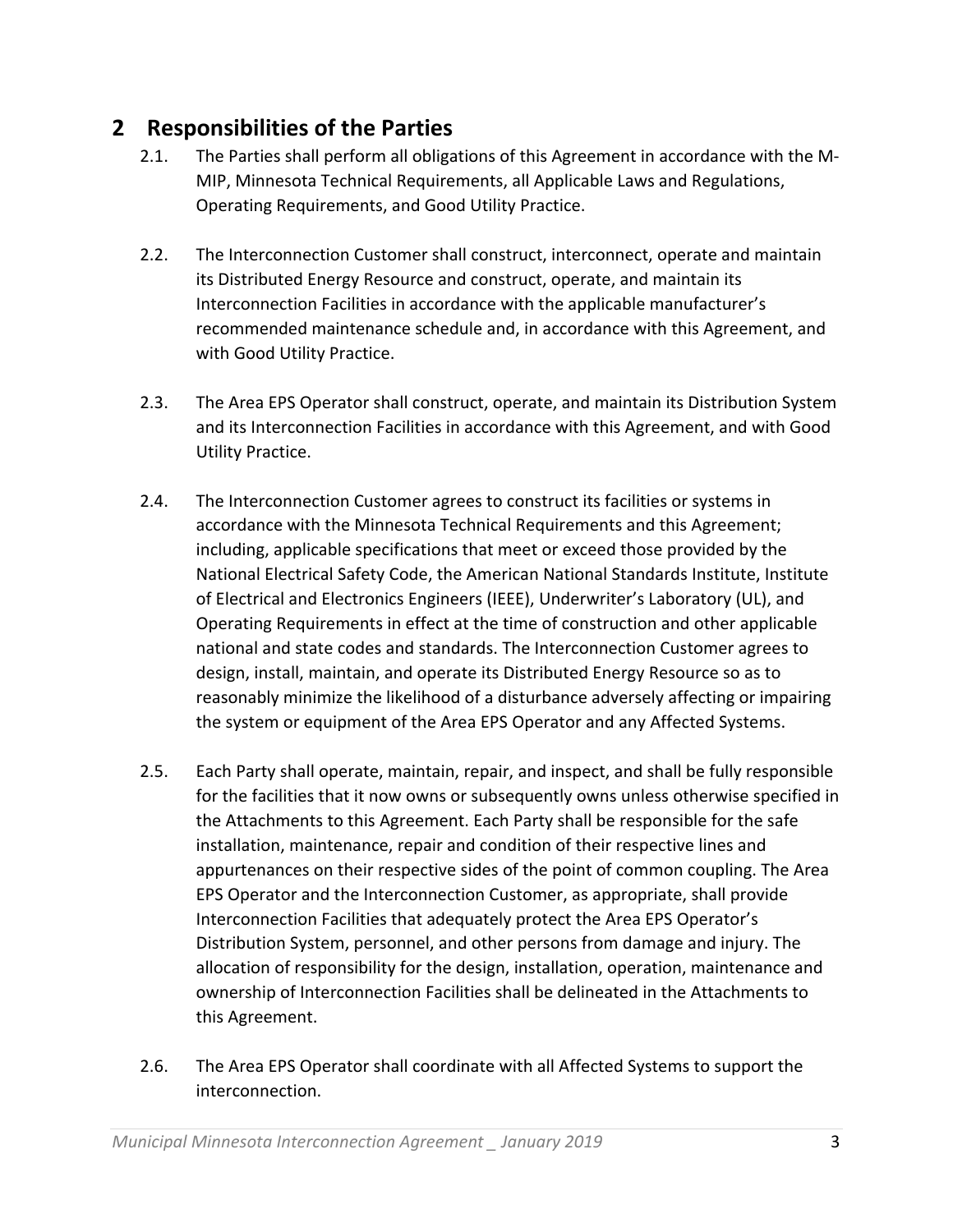# **3 Parallel Operation Obligations**

3.1. Once the Distributed Energy Resource has been authorized to commence parallel operation, the Interconnection Customer shall abide by all rules and procedures pertaining to the parallel operation of the Distributed Energy Resource in the applicable control area, including, but not limited to; 1) the rules and procedures concerning the operation of generation set forth by the applicable system operator(s) for the Area EPS Operator's Distribution System provided or referenced in an attachment to this Agreement and; 2) the Operating Requirements set forth in Attachment 5 of this Agreement. The Minnesota Technical Requirements for interconnection are covered in a separate document, a copy of which has been made available to the Interconnection Customer and incorporated and made part of this Agreement by this reference.

## **4 Metering**

4.1. As described in M‐MIP Overview Process Section 9.1, the Interconnection Customer shall be responsible for the Area EPS Operator's reasonable and necessary cost for the purchase, installation, operation, maintenance, testing, repair, and replacement of metering and data acquisition equipment specified in Attachments 2 and 3 of this Agreement. The Interconnection Customer's metering (and data acquisition, as required) equipment shall conform to applicable industry rules and Operating Requirements.

## **5 Distributed Energy Resource Capabilities and Grid Reliability**

- 5.1. The Minnesota Technical Requirements outlines the Parties responsibilities consistent with IEEE 1547 Standard for Interconnection and Interoperability of Distributed Energy Resources with Associated Electric Power Systems Interfaces which provides requirements relevant to the interconnection and interoperability performance, operation and testing, and, to safety, maintenance and security considerations.
- 5.2. The Area EPS Operator may offer the Interconnection Customer the option to utilize required DER capabilities to mitigate Interconnection Customer costs related to Upgrades or Interconnection Facilities to address anticipated system impacts from the engineering review (i.e. Initial Review, Supplemental Review, or Study Process described in the M‐MIP.)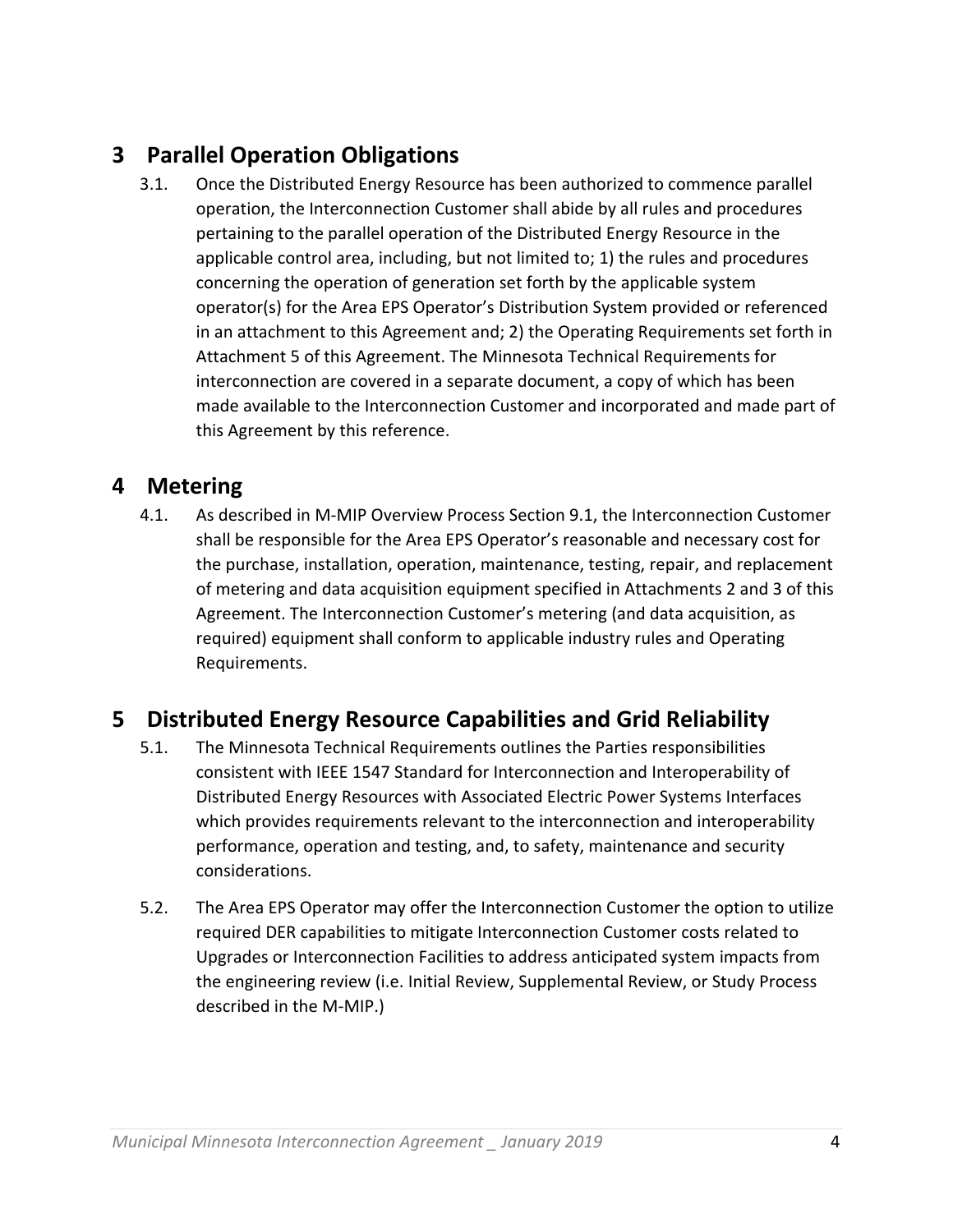## **6 Equipment Testing and Inspection**

6.1. As described in M‐MIP Overview Process Section 9.3, the Interconnection Customer shall test and inspect its Distributed Energy Resource and Interconnection Facilities prior to interconnection pursuant to Minnesota Technical Requirements and this Agreement.

# **7 Authorization Required Prior to Parallel Operation**

7.1. As described in M‐MIP Overview Process Section 9.5, the Area EPS Operator shall use Reasonable Efforts to list applicable parallel operation requirements by attaching the Minnesota Technical Requirements and/or including them in Attachment 5 to this Agreement. Additionally, the Area EPS Operator shall notify the Interconnection Customer of any changes to these requirements as soon as they are known. Pursuant to the M‐MIP Overview Process Section 8.5, the Interconnection Customer shall not operate its Distributed Energy Resource in parallel with the Area EPS Operator's Distribution System without prior written authorization of the Area EPS Operator.

## **8 Right of Access**

- 8.1. Upon reasonable notice, the Area EPS Operator may send a qualified person to the premises of the Interconnection Customer at or immediately before the time the Distributed Energy Resource first produces energy to inspect the interconnection, and observe the commissioning of the Distributed Energy Resource (including any required testing), startup, and operation for a period of up to three (3) Business Days after initial start-up of the unit. In addition, the Interconnection Customer shall notify the Area EPS Operator at least five (5) Business Days prior to conducting any on‐site verification testing of the Distributed Energy Resource.
- 8.2. Following the initial inspection process described above, at reasonable hours, and upon reasonable notice, or at any time without notice in the event of an emergency or hazardous condition, the Area EPS Operator shall have access to the Interconnection Customer's premises for any reasonable purpose in connection with the performance of the obligations imposed on it by this Agreement or if necessary to meet its legal obligation to provide service to its customers.
- 8.3. Each Party shall be responsible for its costs associated with the interconnection of the DER system as outlined in M‐MIP Overview Process Section 9.3 and the Minnesota Technical Requirements.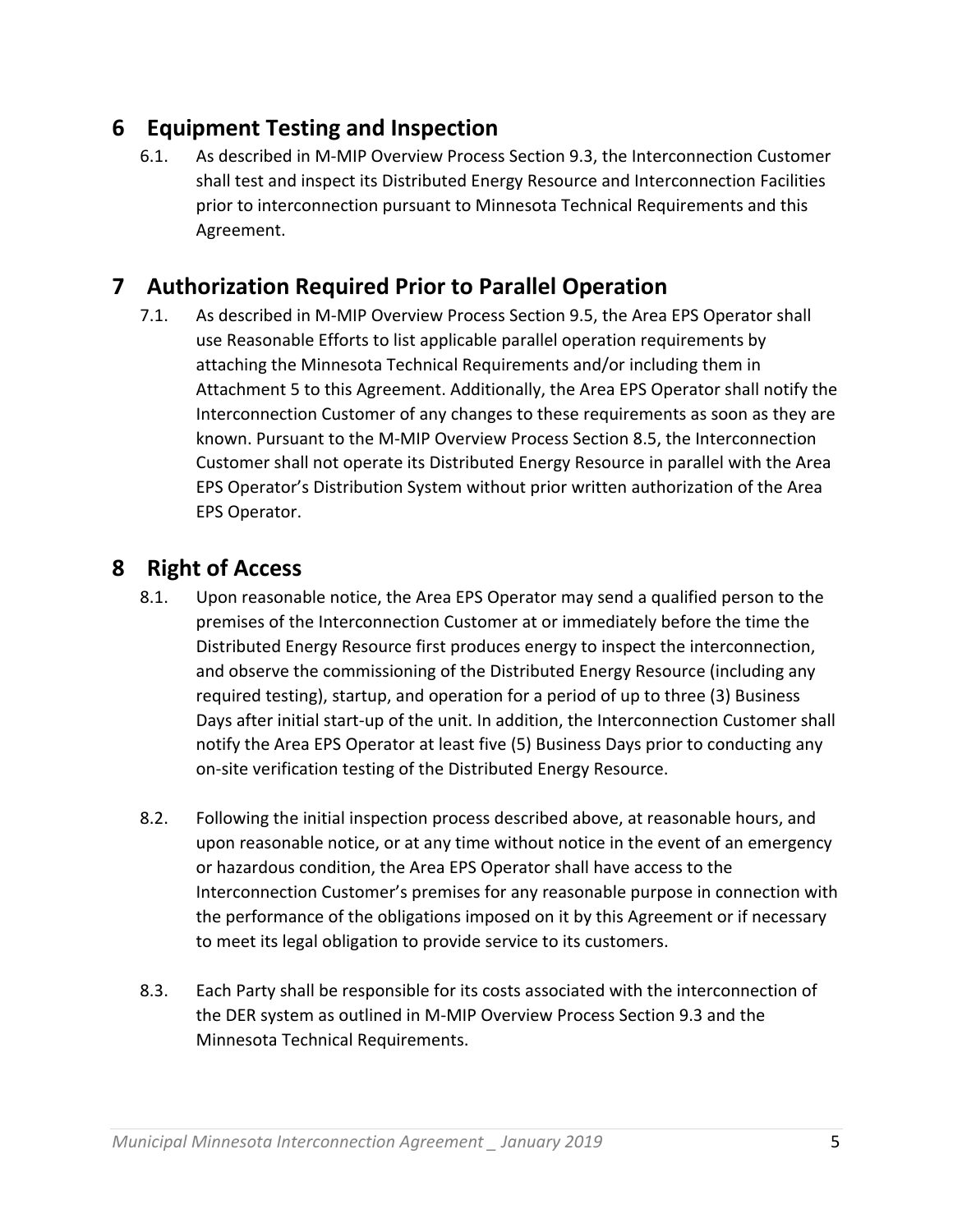#### **9 Effective Date**

9.1 This Agreement shall become effective upon execution by the Parties.

#### **10 Term of Agreement**

10.1. This Agreement shall become effective on the Effective Date and shall remain in effect from the Effective Date unless terminated earlier in accordance with Section 11 of this Agreement.

#### **11 Termination**

- 11.1. No termination shall become effective until the Parties have complied with all Applicable Laws and Regulations applicable to such termination.
- 11.2. The Interconnection Customer may terminate this Agreement at any time by giving the Area EPS Operator twenty (20) Business Days written notice.
- 11.3. The Area EPS Operator may terminate this Agreement if the listed electric generating facilities are not interconnected to the Area EPS Operator's distribution system within thirty‐six (36) months of this Agreement signed by the Parties. The Parties may choose to delay termination by mutual agreement.
- 11.4. Either Party may terminate this Agreement after Default pursuant to Section 3.
- 11.5. Upon termination of this Agreement, the Distributed Energy Resource will be disconnected from the Area EPS Operator's Distribution System. All costs required to effectuate such disconnection shall be borne by the terminating Party, unless such termination resulted from the non‐terminating Party's Default of this Agreement or such non-terminating Party otherwise is responsible for these costs under this Agreement.
- 11.6. The termination of this Agreement shall not relieve either Party of its liabilities and obligations, owed or continuing at the time of the termination.
- 11.7. The provisions of this article shall survive termination or expiration of this Agreement.

#### **12 Temporary Disconnection**

12.1. Temporary disconnection shall continue only for so long as reasonably necessary under Good Utility Practice.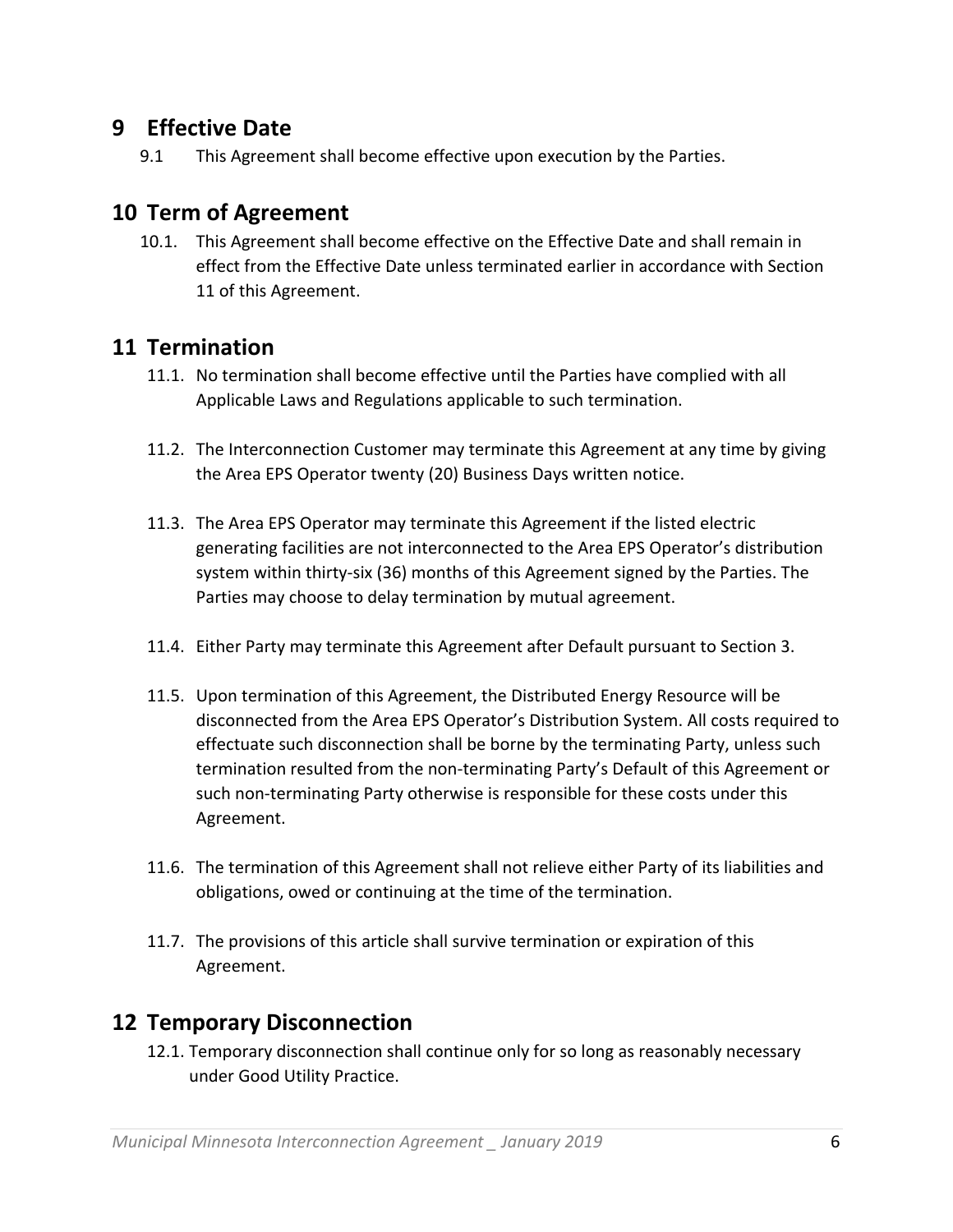- 12.2. Emergency Conditions. Under emergency conditions, the Area EPS Operator may immediately suspend interconnection service and temporarily disconnect the Distributed Energy Resource. The Area EPS Operator shall use Reasonable Efforts to notify the Interconnection Customer promptly when it becomes aware of an Emergency Condition that may reasonably be expected to affect the Interconnection Customer's operation of the Distributed Energy Resource. The Interconnection Customer shall use Reasonable Efforts to notify the Area EPS Operator promptly when it becomes aware of an Emergency Condition that may reasonably be expected to affect the Area EPS Operator's Distribution System or any Affected Systems. To the extent information is known, the notification shall describe the Emergency Condition, the extent of the damage or deficiency, the expected effect on the operation of both Parties' facilities and operations, its anticipated duration, and the necessary corrective action.
- 12.3. Temporary Interruption. The Area EPS Operator may interrupt interconnection service or curtail the output of the Distributed Energy Resource and temporarily disconnect the Distributed Energy Resource from the Area EPS Operator's Distribution System when necessary for routine maintenance, construction, or repairs on the Area EPS Operator's Distribution System. The Area EPS Operator shall use Reasonable Efforts to provide the Interconnection Customer with three (3) Business Days' notice prior to such interruption. The Area EPS Operator shall use Reasonable Efforts to coordinate such reduction or temporary disconnection with the Interconnection Customer.
- 12.4. Forced Outage. During any forced outage, the Area EPS Operator may suspend interconnection service to effect immediate repairs on the Area EPS Operator's Distribution System. The Area EPS Operator shall use Reasonable Efforts to provide the Interconnection Customer with prior notice. If prior notice is not given, the Area EPS Operator shall, upon request, provide the Interconnection Customer written documentation after the fact explaining the circumstances of the disconnection.
- 12.5. Adverse Operating Effects. The Area EPS Operator shall notify the Interconnection Customer as soon as practicable if, based on Good Utility Practice, operation of the Distributed Energy Resource may cause disruption or deterioration of service to other customers served from the same electric system, or if operating the Distributed Energy Resource could cause damage to the Area EPS Operator's Distribution System or Affected Systems. Supporting documentation used to reach the decision to disconnect shall be provided to the Interconnection Customer upon request. If, after notice, the Interconnection Customer fails to remedy the adverse operating effect within a reasonable time, the Area EPS Operator may disconnect the Distributed Energy Resource. The Area EPS Operator shall provide the Interconnection Customer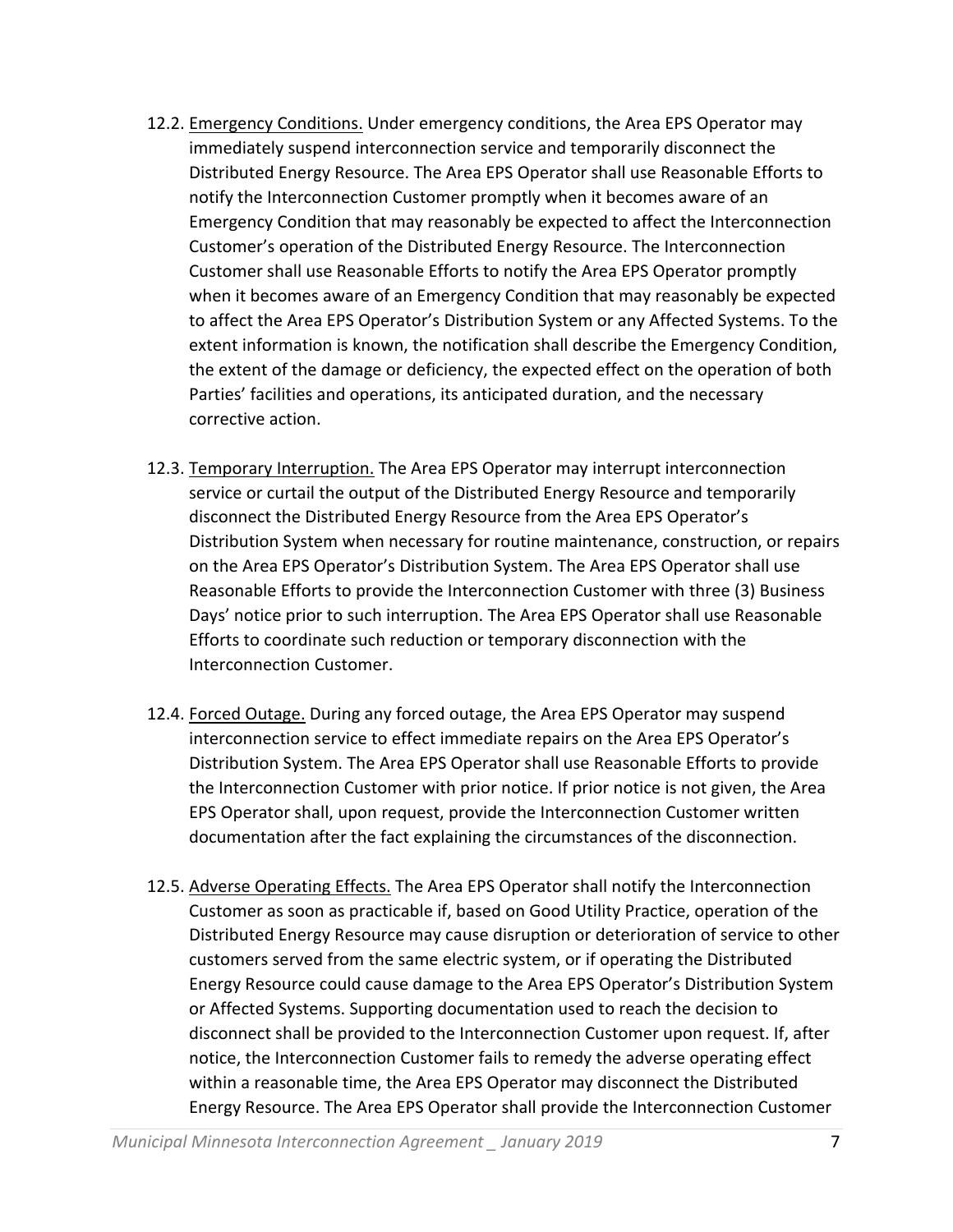with five Business Day notice of such disconnection, unless the provisions of Section 12.2 apply.

- 12.6. Modification of the Distributed Energy Resource. The Interconnection Customer must receive written authorization from the Area EPS Operator before making any change to the Distributed Energy Resource that may have a material impact on the safety or reliability of the Distribution System. Such authorization shall not be unreasonably withheld if the modification is not a Material Modification. Material Modifications, including an increase Nameplate Rating or capacity, may require the Interconnection Customer to submit a new Interconnection Application as described in the M‐MIP Overview Process Section 7. If the Interconnection Customer makes such modification without the Area EPS Operator's prior written authorization, the latter shall have the right to temporarily disconnect the Distributed Energy Resource.
- 12.7. Reconnection. The Parties shall cooperate with each other to restore the Distributed Energy Resource, Interconnection Facilities, and the Area EPS Operator's Distribution System to their normal operating state as soon as reasonably practicable following a temporary disconnection.
- 12.8. Treatment Similar to Other Retail Customers. If the Interconnection Customer receives retail electrical service at the same site as the Distributed Energy Resource, it may also be disconnected consistent with the rules and practices for disconnecting other retail electrical customer.
- 12.9. Disconnection for Default. If the Interconnection Customer is in Default of this Agreement, it may be disconnected after a sixty (60) day written notice is provided and the Default is not cured during this sixty (60) day notice. This provision does not apply to disconnection based on Sections 12.2, 12.3, 12.4 or 12.5 of this Agreement.

# **13 Cost Responsibility for Interconnection Facilities and Distribution Upgrades**

13.1 Interconnection Facilities. The Interconnection Customer shall pay for the cost of the Interconnection Facilities itemized in Attachment 2 of this Agreement. The Area EPS Operator shall provide a good faith estimate cost, including overheads, for the purchase and construction of its Interconnection Facilities and provide a detailed itemization of such costs. Costs associated with Interconnection Facilities may be shared with other entities that may benefit from such facilities by agreement of the Interconnection Customer, such other entities, and the Area EPS Operator.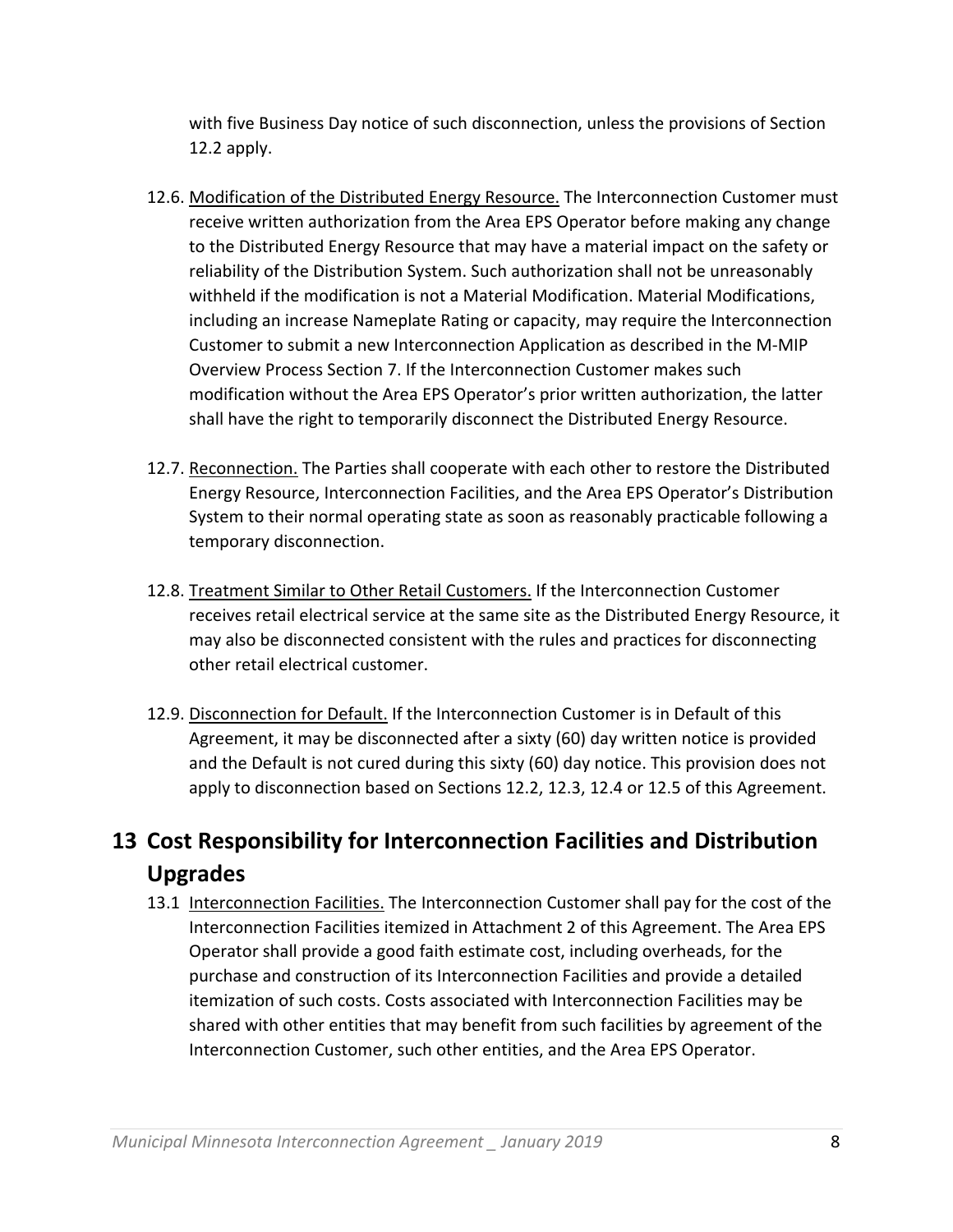- 13.2 The Interconnection Customer shall be responsible for its share of all reasonable expenses, including overheads, associated with (1) owning, operating, maintaining, repairing, and replacing its own Interconnection Facilities, and (2) operating, maintaining, repairing, and replacing the Area EPS Operator's Interconnection Facilities.
- 13.3 Distribution Upgrades. The Area EPS Operator shall design, procure, construct, install, and own the Distribution Upgrades described in Attachment 6 of this Agreement. The Area EPS Operator shall provide a good faith estimate cost, including overheads, for the purchase and construction of the Distribution Upgrades and provide a detailed itemization of such costs. If the Area EPS Operator and the Interconnection Customer agree, the Interconnection Customer may construct Distribution Upgrades that are located on land owned by the Interconnection Customer. The actual cost of the Distribution Upgrades, including overheads, shall be directly assigned to the Interconnection Customer.

#### **14 Cost Responsibility for Network Upgrades**

- 14.1. Applicability. No portion of Section 14 shall apply unless the interconnection of the Distributed Energy Resource requires Network Upgrades.
- 14.2. Network Upgrades. The Area EPS Operator or the Transmission Owner shall design, procure, construct, install, and own the Network Upgrades described in Attachment 6 of this Agreement. The Area EPS Operator shall provide a good faith estimate cost, including overheads, for the purchase and construction of the Network Upgrades and provide a detailed itemization of such costs. If the Area EPS Operator and the Interconnection Customer agree, the Interconnection Customer may construct Network Upgrades that are located on land owned by the Interconnection Customer. Unless the Area EPS Operator elects to pay for Network Upgrades, the actual cost of the Network Upgrades, including overheads, shall be borne initially by the Interconnection Customer.
- 14.3. Repayment of Amounts Advanced for Network Upgrades. The Interconnection Customer shall be entitled to a cash repayment, equal to the total amount paid to the Area EPS Operator and Affected System operator, if any, for Network Upgrades, including any tax gross‐up or other tax‐related payments associated with the Network Upgrades, and not otherwise refunded to the Interconnection Customer, to be paid to the Interconnection Customer on a dollar-for-dollar basis for the nonusage sensitive portion of transmission charges, as payments are made under the Area EPS Operator's Tariff and Affected System's Tariff for transmission services with respect to the Distributed Energy Resource. Any repayment shall include interest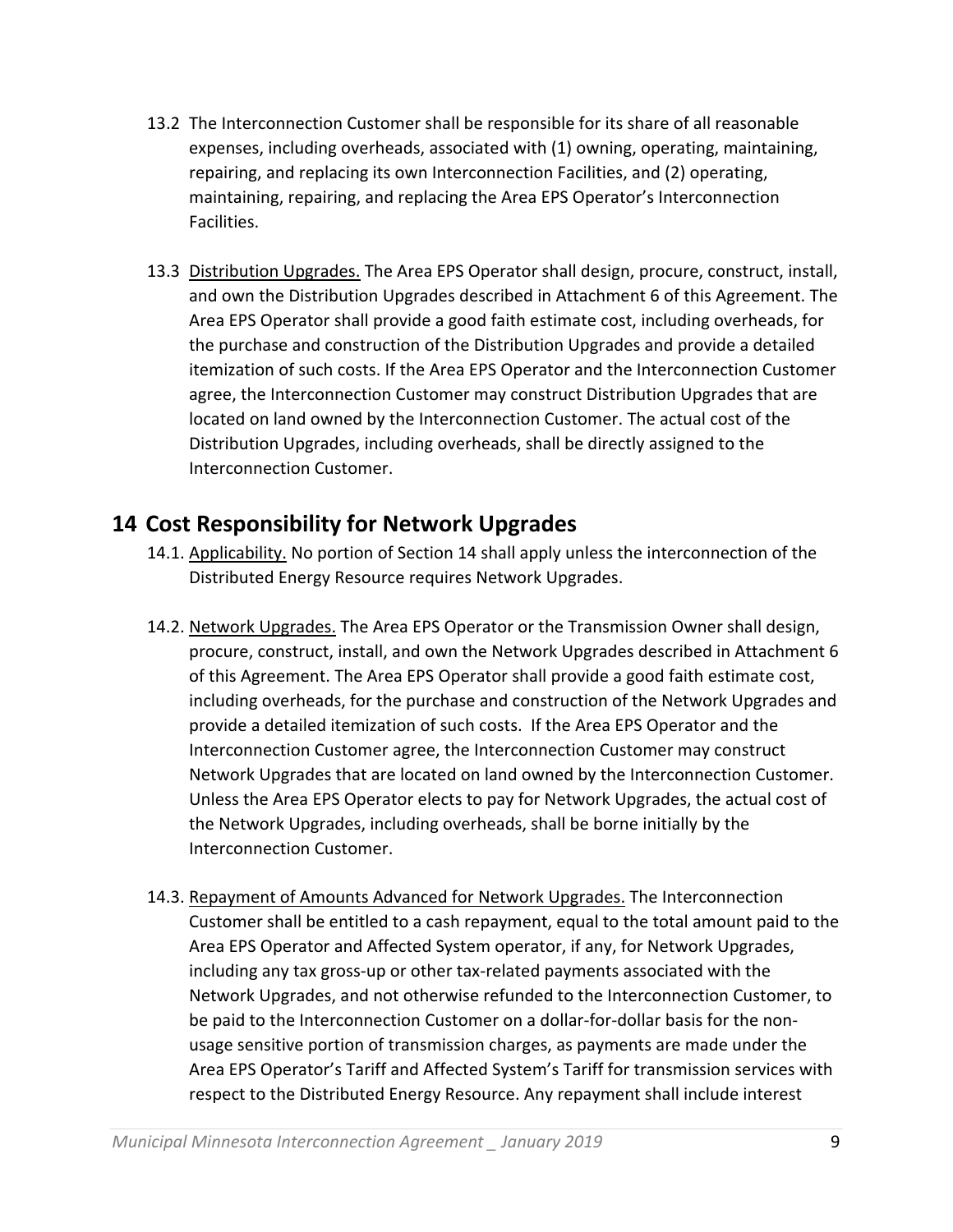calculated in accordance with the methodology set forth in Federal Energy Regulatory Commission's (FERC's) regulations at 18 C.F.R. § 35.19a(a)(2)(iii) from the date of any payment for Network Upgrades through the date on which the Interconnection Customer receives a repayment of such payment pursuant to this subparagraph. The Interconnection Customer may assign such repayment rights to any person.

- 14.4. Notwithstanding the foregoing, the Interconnection Customer, the Area EPS Operator, and any applicable Affected System operators may adopt any alternative payment schedule that is mutually agreeable so long as the Area EPS Operator and said Affected System operators take one of the following actions no later than five years from the Commercial Operation Date: (1) return to the Interconnection Customer any amounts advanced for Network Upgrades not previously repaid, or (2) declare in writing that the Area EPS Operator or any applicable Affected System operators will continue to provide payments to the Interconnection Customer on a dollar‐for‐dollar basis for the non‐usage sensitive portion of transmission charges, or develop an alternative schedule that is mutually agreeable and provides for the return of all amounts advanced for Network Upgrades not previously repaid; however, full reimbursement shall not extend beyond 20 years from the commercial operation date.
- 14.5. If the Distributed Energy Resource fails to achieve commercial operation, but it or another Distributed Energy Resource is later constructed and requires use of the Network Upgrades, the Area EPS Operator and Affected System operator shall at that time reimburse the Interconnection Customer for the amounts advanced for the Network Upgrades. Before any such reimbursement can occur, the Interconnection Customer, or the entity that ultimately constructs the Distributed Energy Resource, if different, is responsible for identifying the entity to which reimbursement must be made.
- 14.6. Special Provisions for Affected Systems. Unless the Area EPS Operator provides, under this Agreement, for the repayment of amounts advanced to any applicable Affected System operators for Network Upgrades, the Interconnection Customer and Affected System operator shall enter into an agreement that provides for such repayment. The agreement shall specify the terms governing payments to be made by the Interconnection Customer to Affected System operator as well as the repayment by Affected System Operator.
- 14.7. Rights Under Other Agreements. Notwithstanding any other provision of this Agreement, nothing herein shall be construed as relinquishing or foreclosing any rights, including but not limited to firm transmission rights, capacity rights, transmission congestion rights, or transmission credits, that the Interconnection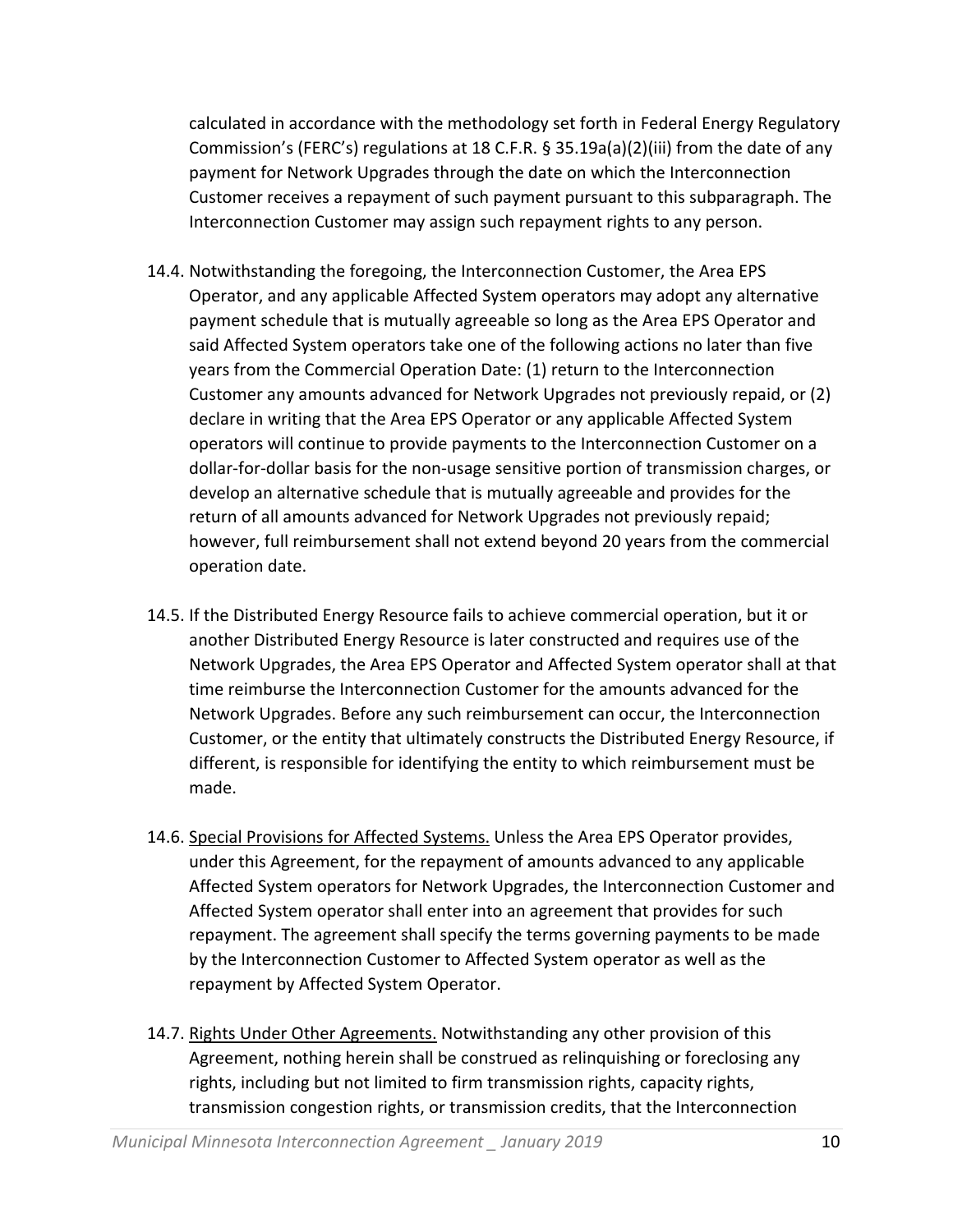Customer shall be entitled to, now or in the future, under any other agreement or tariff as a result of, or otherwise associated with, the transmission capacity, if any, created by the Network Upgrades, including the right to obtain cash reimbursements or transmission credits for transmission service that is not associated with the Distributed Energy Resource.

#### **15 Billing, Payment, Milestones, and Financial Security**

- 15.1. Billing and Payment Procedures and Final Accounting. The Area EPS Operator shall bill the Interconnection Customer for the design, engineering, construction, and procurement costs of Interconnection Facilities and Upgrades contemplated by this Agreement, and the Interconnection Customer shall pay each bill, pursuant to the M‐ MIP Interconnection Process documents, or as otherwise agreed to by the Parties.
- 15.2. Within 80 Business Days (approximately 4 calendar months) of completing the construction and installation of the Area EPS Operator's Interconnection Facilities and/or Upgrades described in the Attachments to this Agreement, the Area EPS Operator shall provide the Interconnection Customer with a final accounting report, as described in the M‐MIP Fast Track Process Section 9.4.3 and the Study Process Section 11.4.3.
- 15.3. Milestones. Pursuant to the M-MIP Fast Track Process Section 9.1 and the Study Process Section 11.1, the Parties shall agree on milestones for which each Party is responsible and list them in Attachment 4 of this Agreement.
- 15.4. Financial Security Arrangements. Pursuant to the M‐MIP Fast Track Process Section 9.5 and the Study Process Section 11.5, the Interconnection Customer shall provide the Area EPS Operator, at the Interconnection Customer's option, a guarantee, letter of credit or other form of security that is reasonably acceptable to the Area EPS Operator and is consistent with the Minnesota Uniform Commercial Code. Such security for payment shall be in an amount sufficient to cover the costs for constructing, designing, procuring, and installing the applicable portion of the Area EPS Operator's Interconnection Facilities and Upgrades and shall be reduced on a dollar‐for‐dollar basis for payments made to the Area EPS Operator under this Agreement during its term. In addition:
	- 15.4.1. The guarantee must be made by an entity that meets the creditworthiness requirements of the Area EPS Operator, and contain terms and conditions that guarantee payment of any amount that may be due from the Interconnection Customer, up to an agreed‐to maximum amount.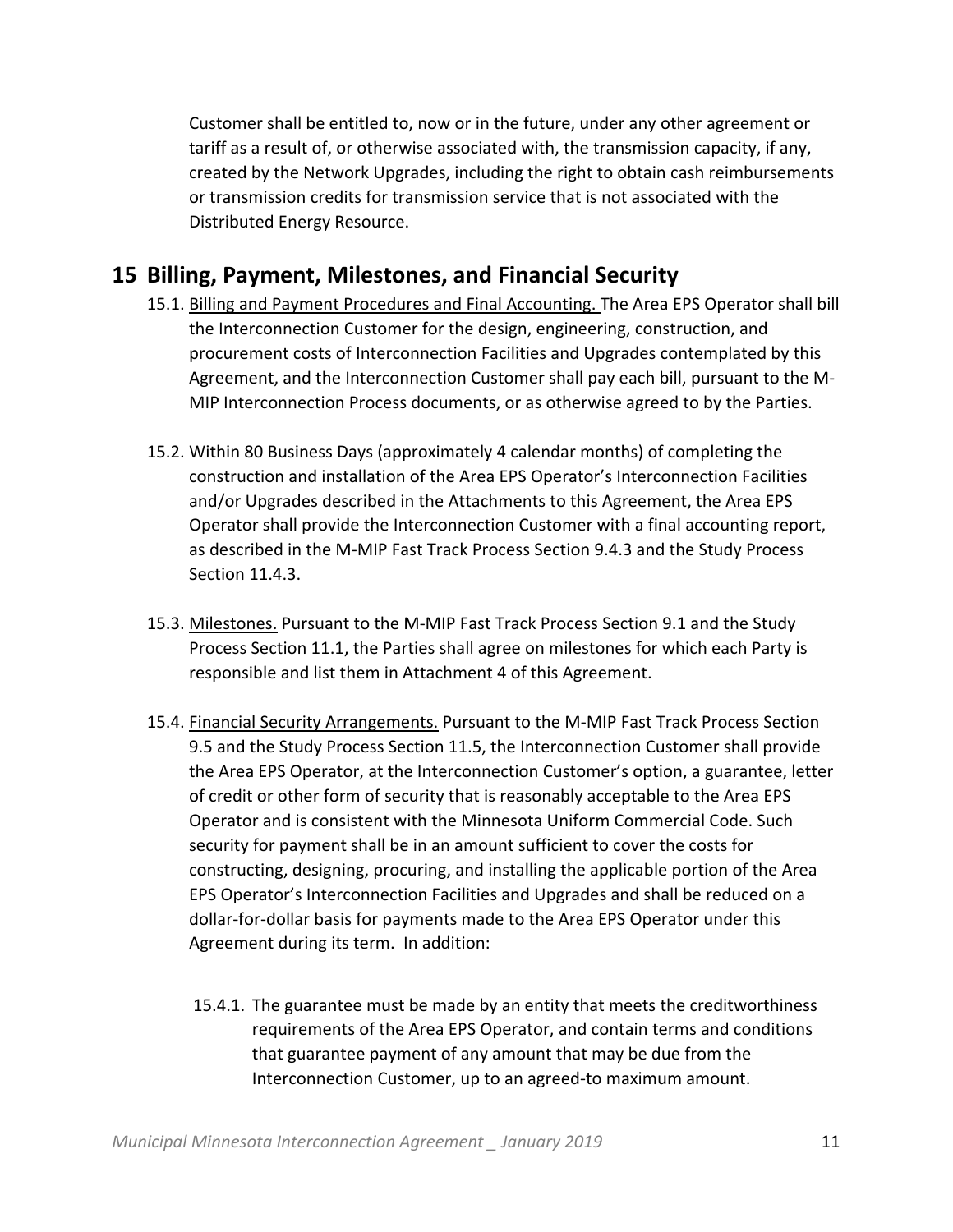15.4.2. The letter of credit must be issued by a financial institution or insurer reasonably acceptable to the Area EPS Operator and must specify a reasonable expiration not sooner than sixty (60) Business Days (three calendar months) after the due date for the issuance of the final bill.

#### **16 Assignment, Force Majeure, Consequential Damages, and Default**

- 16.1. This Agreement may be assigned by either Party upon 15 Business Days prior written notice and opportunity to object by the other Party; provided that:
	- 16.1.1. Either Party may assign this Agreement without the consent of the other Party to any affiliate of the assigning Party with an equal or greater credit rating and with the legal authority and operational ability to satisfy the obligations of the assigning Party under this Agreement, provided that the Interconnection Customer promptly notifies the Area EPS Operator of any such assignment.
	- 16.1.2. Interconnection Customer shall have the right to assign this Agreement, without the consent of the Area EPS Operator, for collateral security purposes to aid in providing financing for the Distributed Energy Resource, provided that the Interconnection Customer will promptly notify the Area EPS Operator of any such assignment.
	- 16.1.3. Any attempted assignment that violates this article is void and ineffective. Assignment shall not relieve a Party of its obligations, nor shall a Party's obligations be enlarged, in whole or in part, by reason thereof. An assignee is responsible for meeting the same financial, credit, and insurance obligations as the Interconnection Customer. Where required, consent to assignment will not be unreasonably withheld, conditioned or delayed.

# **17 Limitations of Liability**

17.1. Each Party's liability to the other Party for any loss, cost, claim, injury, liability, or expense, including reasonable attorney's fees, relating to or arising from any act or omission in its performance of this Agreement, shall be limited to the amount of direct damage actually incurred. In no event shall either Party be liable to the other Party for any indirect, special, consequential, or punitive damages, except as authorized by this Agreement.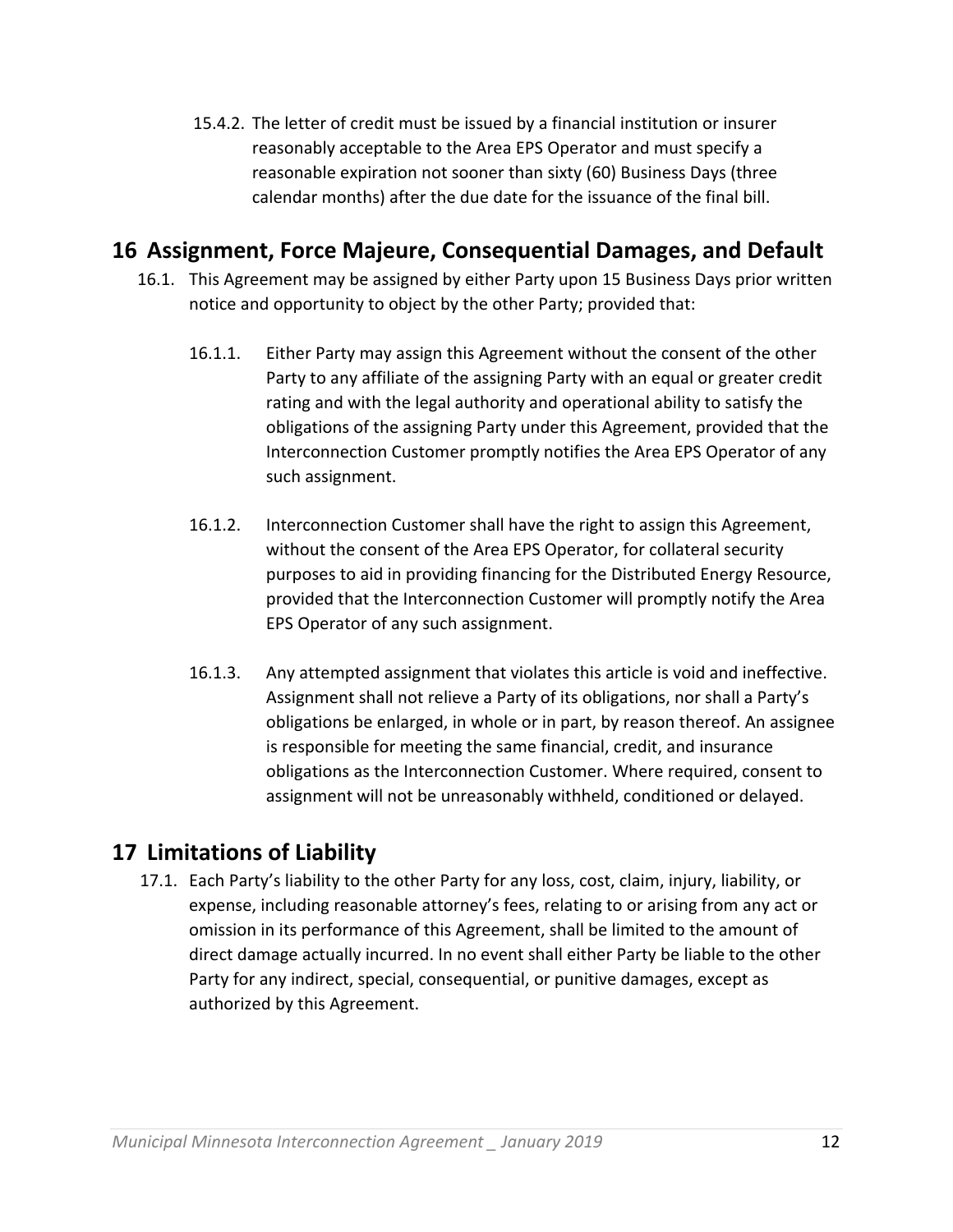#### **18 Non‐Warranty**

18.1. The Area EPS Operator does not give any warranty, expressed or implied, as to the adequacy, safety, or other characteristics of any structures, equipment, wires, appliances or devices owned, installed or maintained by the Interconnection Customer, including without limitation the Distributed Energy Resource and any structures, equipment, wires, appliances or devices not owned, operated or maintained by the Area EPS Operator.

#### **19 Indemnity**

- 19.1. This provision protects each Party from liability incurred to third parties as a result of carrying out the provisions of this Agreement. Liability under this provision is exempt from the general limitations on liability found in Section 17.
- 19.2. The Parties shall at all times indemnify, defend, and hold the other Party harmless from, any and all damages, losses, claims, including claims and actions relating to injury to or death of any person or damage to property, demand, suits, recoveries, costs and expenses, court costs, attorney fees, and all other obligations by or to third parties, arising out of or resulting from the other Party's action or failure to meet its obligations under this Agreement on behalf of the indemnifying Party, except in cases of gross negligence or intentional wrongdoing by the indemnified Party.
- 19.3. If an indemnified person is entitled to indemnification under this article as a result of a claim by a third party, and the indemnifying Party fails, after notice and reasonable opportunity to proceed under this article, to assume the defense of such claim, such indemnified person may at the expense of the indemnifying Party contest, settle or consent to the entry of any judgment with respect to, or pay in full, such claim.
- 19.4. If an indemnifying party is obligated to indemnify and hold any indemnified person harmless under this article, the amount owing to the indemnified person shall be the amount of such indemnified person's actual loss, net of any insurance or other recovery.
- 19.5. Promptly after receipt by an indemnified person of any claim or notice of the commencement of any action or administrative or legal proceeding or investigation as to which the indemnity provided for in this article may apply, the indemnified person shall notify the indemnifying party of such fact. Any failure of or delay in such notification shall not affect a Party's indemnification obligation unless such failure or delay is materially prejudicial to the indemnifying party.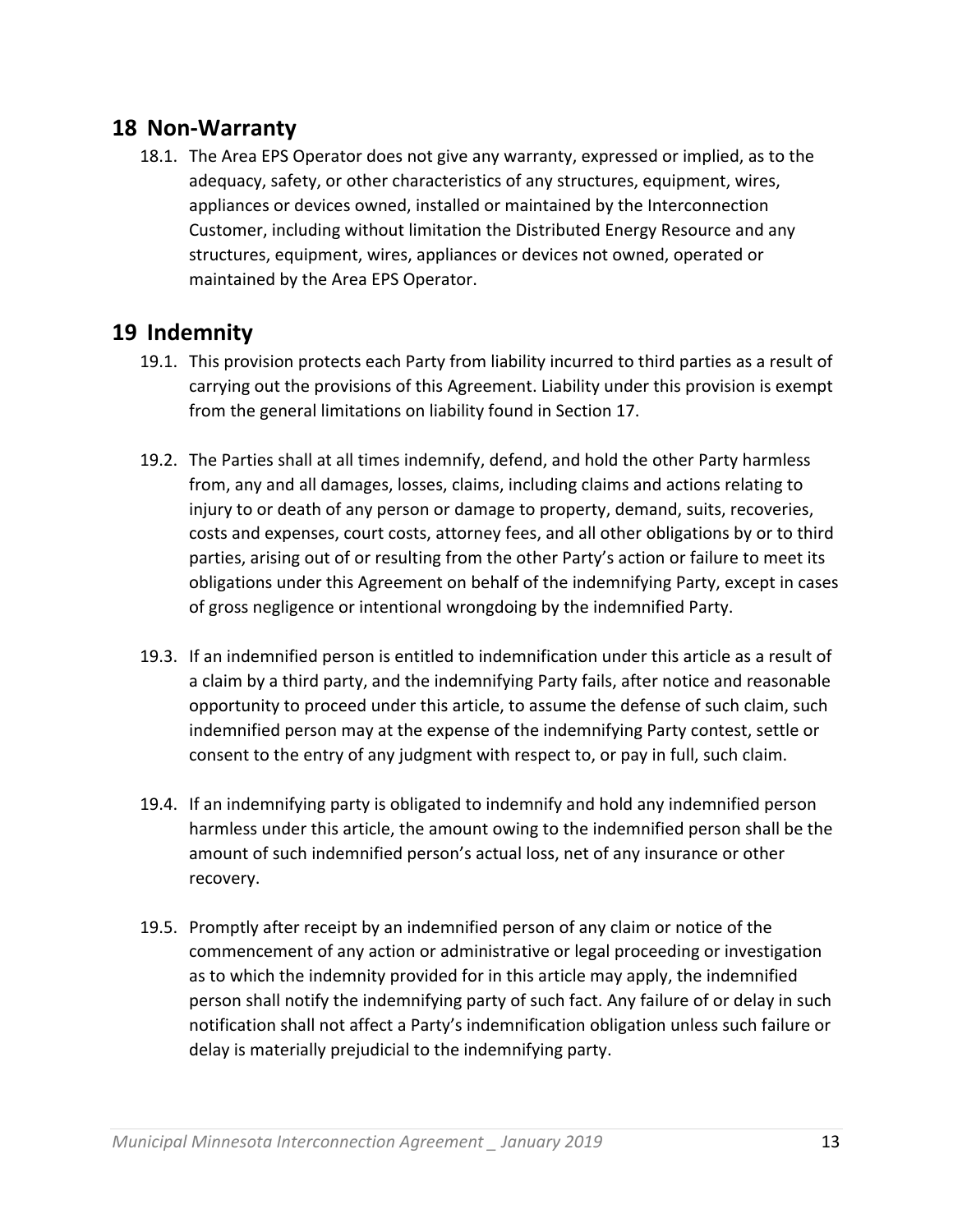- 19.6. This indemnification obligation shall apply notwithstanding any negligent or intentional acts, errors or omissions of the Indemnified Party, but the Indemnifying Party's liability to indemnify the Indemnifying Party shall be reduced in proportion to the percentage by which the Indemnified Party's negligent or intentional acts, errors or omissions caused damaged.
- 19.7. Neither Party shall be indemnified for its damages resulting from its sole negligence, intentional acts or willful misconduct. These indemnity provisions shall not be construed to relieve any insurer of its obligation to pay claims consistent with the provisions of a valid insurance policy.

#### **20 Consequential Damages**

20.1. Other than as expressly provided for in this Agreement, neither Party shall be liable under any provision of this Agreement for any losses, damages, costs or expenses for any special, indirect, incidental, consequential, or punitive damages, including but not limited to loss of profit or revenue, loss of the use of equipment, cost of capital, cost of temporary equipment or services, whether based in whole or in part in contract, in tort, including negligence, strict liability, or any other theory of liability; provided, however, that damages for which a Party may be liable to the other Party under another agreement will not be considered to be special, indirect, incidental, or consequential damages hereunder.

#### **21 Force Majeure**

21.1. If a Force Majeure Event prevents a Party from fulfilling any obligations under this Agreement, the Party affected by the Force Majeure Event (Affected Party) shall promptly notify the other Party, either in writing or via the telephone, of the existence of the Force Majeure Event. The notification must specify in reasonable detail the circumstances of the Force Majeure Event, its expected duration, and the steps that the Affected Party is taking to mitigate the effects of the event on its performance. The Affected Party shall keep the other Party informed on a continuing basis of developments relating to the Force Majeure Event until the event ends. The Affected Party will be entitled to suspend or modify its performance of obligations under this Agreement (other than the obligation to make payments) only to the extent that the effect of the Force Majeure Event cannot be mitigated by the use of Reasonable Efforts. The Affected Party will use Reasonable Efforts to resume its performance as soon as possible.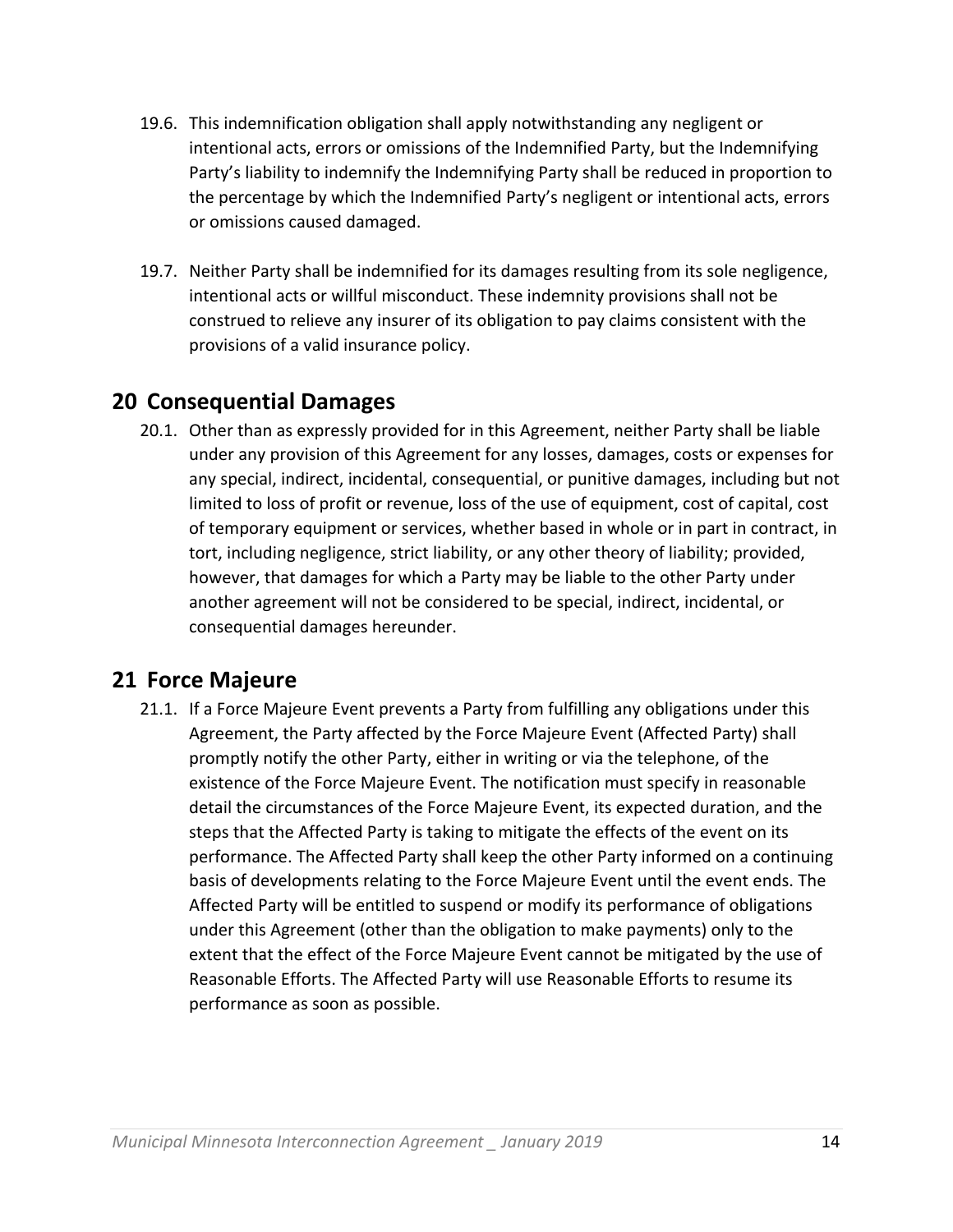### **22 Default**

- 22.1. No Default shall exist where such failure to discharge an obligation (other than the payment of money) is the result of a Force Majeure Event as defined in this Agreement or the result of an act or omission of the other Party. Upon a Default, the non‐defaulting Party shall give written notice of such Default to the defaulting Party. Except as provided in Section 21, the defaulting Party shall have sixty (60) calendar days from receipt of the Default notice within which to cure such Default; provided however, if such Default is not capable of cure within sixty (60) calendar days, the defaulting Party shall commence such cure within twenty (20) calendar days after notice and continuously and diligently complete such cure within six (6) months from receipt of the Default notice; and, if cured within such time, the Default specified in such notice shall cease to exist.
- 22.2. If a Default is not cured as provided in this article, or if a Default is not capable of being cured within the period provided for herein, the non-defaulting Party shall have the right to terminate this Agreement by written notice at any time until cure occurs, and be relieved of any further obligation hereunder and, whether or not that Party terminates this Agreement, to recover from the defaulting Party all amounts due hereunder, plus all other damages and remedies to which it is entitled at law or in equity. The provisions of this article will survive termination of this Agreement.

#### **23 Insurance**

- 23.1. An Area EPS Operator may only require an Interconnection Customer to purchase insurance covering damages pursuant to the applicable M‐MIP process document in which the distributed energy resource falls under.
- 23.2. The Area EPS Operator agrees to maintain general liability insurance or self‐insurance consistent with the Area EPS Operator's commercial practice. Such insurance or self‐ insurance shall not exclude coverage for the Area EPS Operator's liabilities undertaken pursuant to this Agreement.
- 23.3. The Parties further agree to notify each other whenever an accident or incident occurs resulting in any injuries or damages that are included within the scope of coverage of such insurance, whether or not such coverage is sought.
- 23.4. Failure of the Interconnection Customer or Area EPS Operator to enforce the minimum levels of insurance does not relieve the Interconnection Customer from maintaining such levels of insurance or relieve the Interconnection Customer of any liability.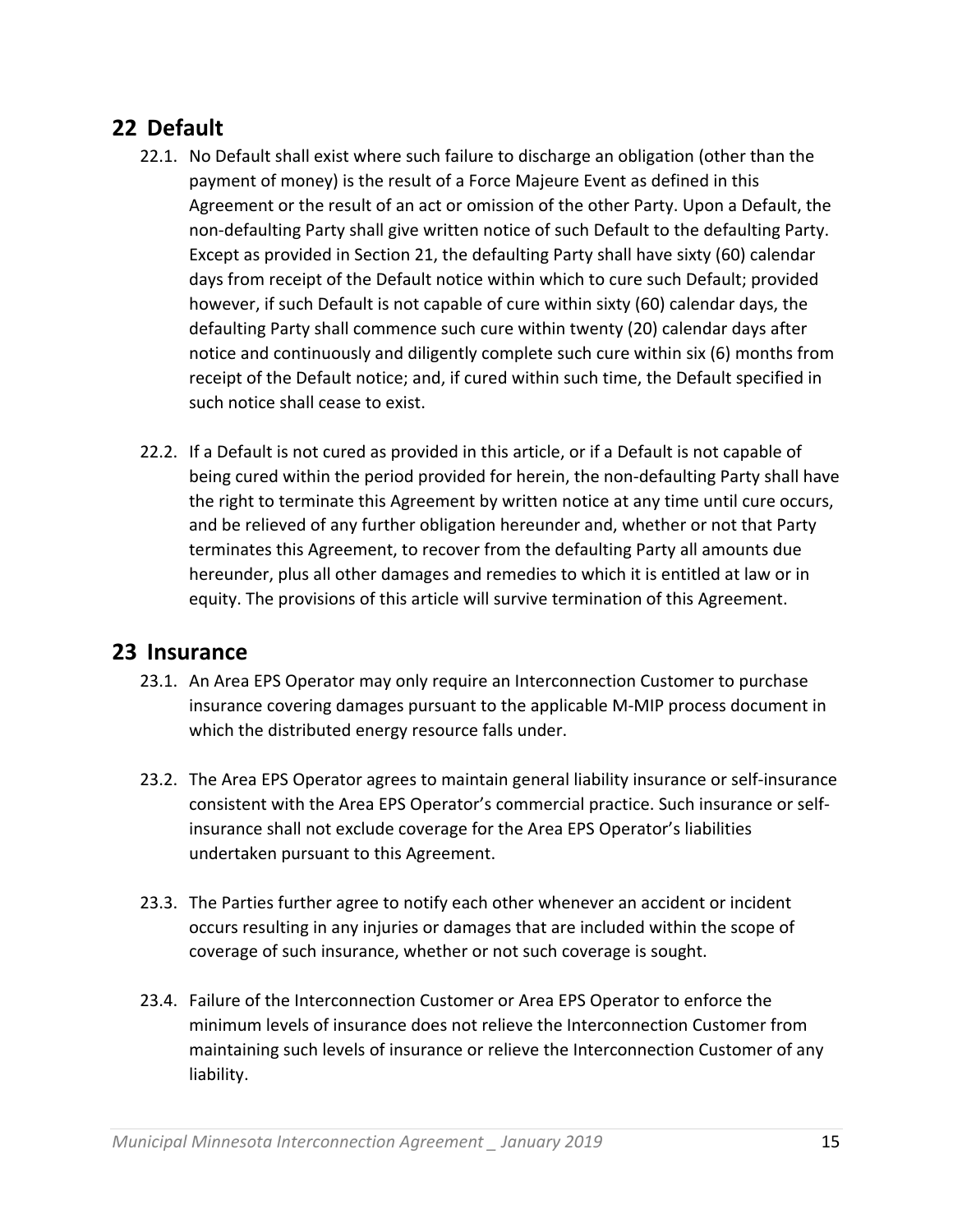## **24 Confidentiality**

- 24.1. Confidential Information shall mean any confidential and/or proprietary information provided by one Party to the other Party that is clearly marked or otherwise designated "Confidential." For purposes of this Agreement, design, operating specifications, and metering data provided by the Interconnection Customer may be deemed Confidential Information regardless of whether it is clearly marked or otherwise designated as such. If requested by either Party, the other Party shall provide in writing the basis for asserting that the information warrants confidential treatment. Parties providing a Governmental Authority trade secret, privileged or otherwise not public data under Minnesota Government Data Privacy Act, Minnesota Statutes Chapter 13, must provide information consistent with the Commission's September 1, 1999 Revised Procedures for Handling Trade Secret and Privileged Data.
- 24.2. Confidential Information does not include information previously in the public domain with proper authorization, required to be publicly submitted or divulged by Governmental Authorities (after notice to the other Party and after exhausting any opportunity to oppose such publication or release), or necessary to be publicly divulged in an action to enforce this Agreement. Each Party receiving Confidential Information shall hold such information in confidence and shall not disclose it to any third party nor to the public without the prior written authorization from the Party providing that information, except to fulfill obligations under this Agreement, or to fulfill legal or regulatory requirements that could not otherwise be fulfilled by not making the information public.
- 24.3. Each Party shall hold in confidence and shall not disclose Confidential Information, to any person (except employees, officers, representatives and agents, who agree to be bound by this section). Confidential Information shall be clearly marked as such on each page or otherwise affirmatively identified. If a court, government agency or entity with the right, power, and authority to do so, requests or requires either Party, by subpoena, oral disposition, interrogatories, requests for production of documents, administrative order, or otherwise, to disclose Confidential Information, that Party shall provide the other Party with prompt notice of such request(s) or requirements(s) so that the other Party may seek an appropriate protective order or waive compliance with the terms of this Agreement. In the absence of a protective order or waiver the Party shall disclose such confidential information which, in the opinion of its counsel, the party is legally compelled to disclose. Each Party will use reasonable efforts to obtain reliable assurance that confidential treatment will be accorded any confidential information so furnished.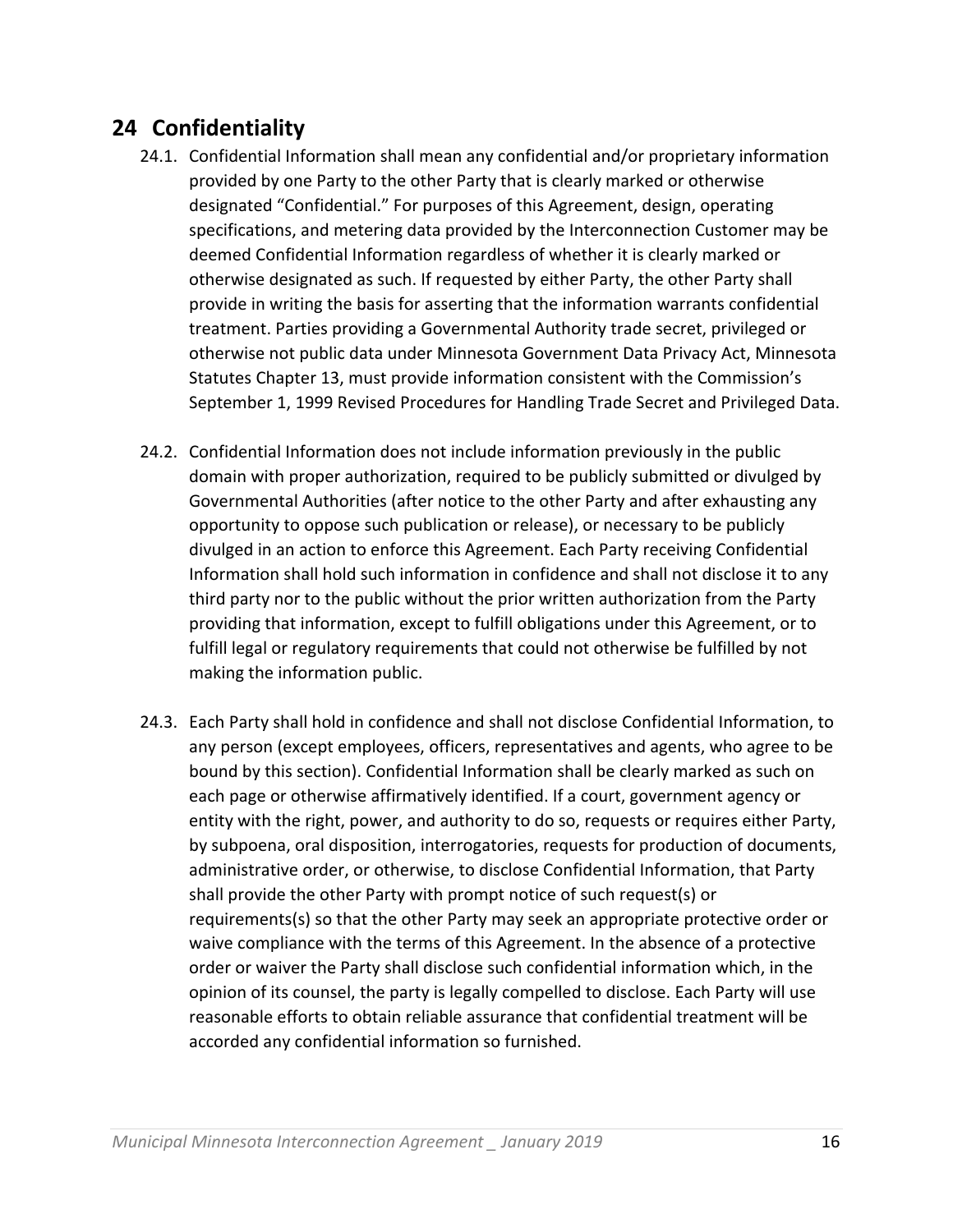- 24.4. Critical infrastructure information or information that is deemed or otherwise designated by a Party as Critical Energy/Electric Infrastructure Information (CEII) pursuant to FERC regulation 18 C.F.R. §388.133, as may be amended from time to time, may be subject to further protections for disclosure as required by FERC or FERC regulations or orders and the disclosing Party's CEII policies.
- 24.5. Each Party shall employ at least the same standard of care to protect Confidential Information obtained from the other Party as it employs to protect its own Confidential Information.
- 24.6. Each Party is entitled to equitable relief, by injunction or otherwise, to enforce its rights under this provision to prevent the release of Confidential Information without bond or proof of damages, and may seek other remedies available at law or in equity for breach of this provision.

#### **25 Disputes**

The Parties agree in a good faith effort to attempt to resolve all disputes arising out of the interconnection process and associated study and Interconnection Agreements. The Parties agree to follow the established dispute resolution policy adopted by the Area EPS Operator.

#### **26 Taxes**

- 26.1. The Parties agree to follow all applicable tax laws and regulations, consistent with Internal Revenue Service and any other relevant local, state and federal requirements.
- 26.2. Each Party shall cooperate with the other to maintain the other Party's tax status. It is incumbent on the Party seeking to maintain its tax status to provide formal written notice to the other Party detailing what exact cooperation it is seeking from the other Party well prior to any deadlines by which any such action would need to be taken. Nothing in this Agreement is intended to adversely affect, if applicable, the Area EPS Operator's tax‐exempt status with respect to the issuance of bonds including, but not limited to, local furnishing bonds.

#### **27 Miscellaneous**

27.1. Governing Law, Regulatory Authority, and Rules. The validity, interpretation and enforcement of this Agreement and each of its provisions shall be governed by the Area EPS Operator's board of directors and the laws of the state of Minnesota, without regard to its conflicts of law principles. This Agreement is subject to all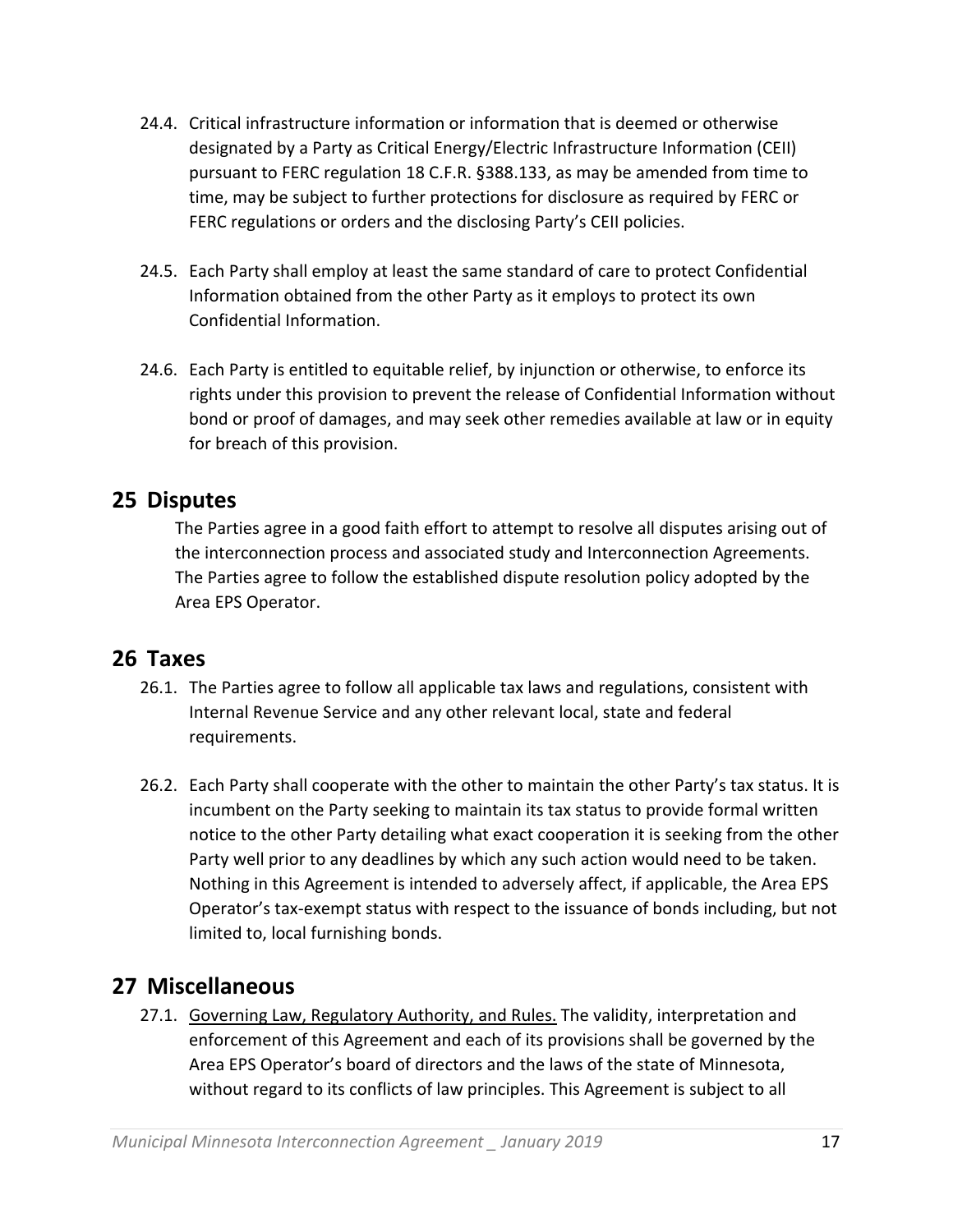Applicable Laws and Regulations. Each Party expressly reserves the right to seek changes in, appeal, or otherwise contest any laws, orders, or regulations of a Governmental Authority.

- 27.2. Amendment. The Parties may amend this Agreement by a written instrument duly executed by both Parties, or under Section 27.12 of this Agreement.
- 27.3. No Third-Party Beneficiaries. This Agreement is not intended to and does not create rights, remedies, or benefits of any character whatsoever in favor of any persons, corporations, associations, or entities other than the Parties, and the obligations herein assumed are solely for the use and benefit of the Parties, their successors in interest and where permitted, their assigns.
- 27.4. Waiver. The failure of a Party to this Agreement to insist, on any occasion, upon strict performance of any provision of this Agreement will not be considered a waiver of any obligation, right, or duty of, or imposed upon, such Party. Any waiver at any time by either Party of its rights with respect to this Agreement shall not be deemed a continuing waiver or a waiver with respect to any other failure to comply with any other obligation, right, duty of this Agreement. Termination or default of this Agreement for any reason by Interconnection Customer shall not constitute a waiver of the Interconnection Customer's legal rights to obtain an interconnection from the Area EPS Operator. Any waiver of this Agreement shall, if requested, be provided in writing.
- 27.5. Entire Agreement. This Agreement, including all Attachments, constitutes the entire agreement between the Parties with reference to the subject matter hereof, and supersedes all prior and contemporaneous understandings or agreements, oral or written, between the Parties with respect to the subject matter of this Agreement. There are no other agreements, representations, warranties, or covenants which constitute any part of the consideration for, or any condition to, either Party's compliance with its obligations under this Agreement. This Agreement can only be amended or modified in writing signed by both Parties.
- 27.6. Multiple Counterparts. This Agreement may be executed in two or more counterparts, each of which is deemed an original but all constitute one and the same instrument. Electronic signatures are acceptable if the Area EPS Operator has made such a determination pursuant to M-MIP Overview Process Section 4.1.
- 27.7. No Partnership. This Agreement shall not be interpreted or construed to create an association, joint venture, agency relationship, or partnership between the Parties or to impose any partnership obligation or partnership liability upon either Party.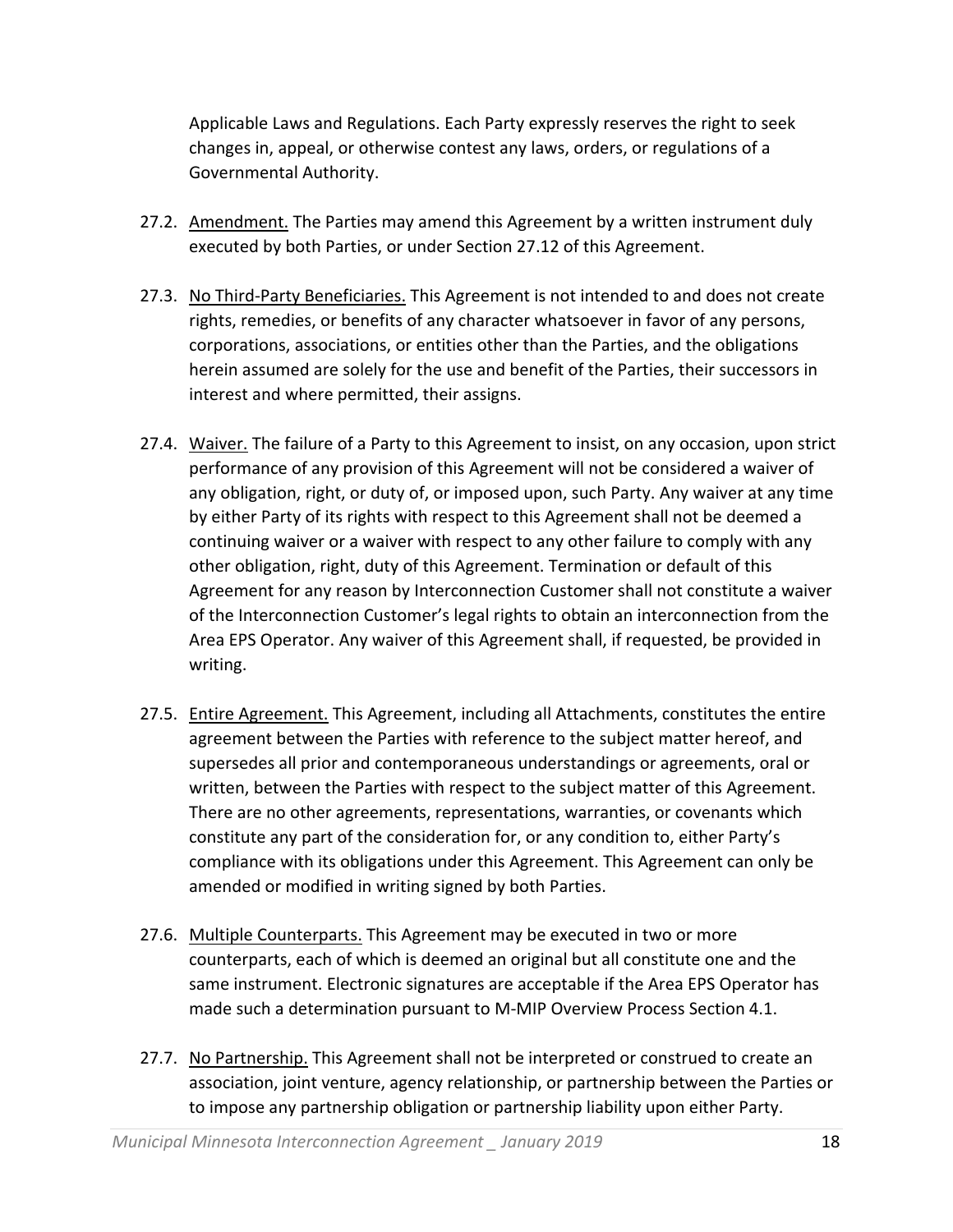Neither Party shall have any right, power or authority to enter into any agreement or undertaking for, or act on behalf of, or to act as or be an agent or representative of, or to otherwise bind, the other Party.

- 27.8. Severability. If any provision or portion of this Agreement shall for any reason be held or adjudged to be invalid or illegal or unenforceable by any court of competent jurisdiction or other Governmental Authority, (1) such portion or provision shall be deemed separate and independent, (2) the Parties shall negotiate in good faith to restore insofar as practicable the benefits to each Party that were affected by such ruling, and (3) the remainder of this Agreement shall remain in full force and effect.
- 27.9. Security Arrangements. Infrastructure security of electric system equipment and operations and control hardware and software is essential to ensure day‐to‐day reliability and operational security. All public utilities are expected to meet basic standards for system infrastructure and operational security, including physical, operational, and cyber‐security practices.
- 27.10.Environmental Releases. Each Party shall notify the other Party, first orally and then in writing, of the release of any hazardous substances, any asbestos or lead abatement activities, or any type of remediation activities related to the Distributed Energy Resource or the Interconnection Facilities, each of which may reasonably be expected to affect the other Party. The notifying Party shall (1) provide the notice as soon as practicable, provided such Party makes a good faith effort to provide the notice no later than 24 hours after such Party becomes aware of the occurrence, and (2) promptly furnish to the other Party copies of any publicly available reports filed with any governmental authorities addressing such events.
- 27.11.Subcontractors. Nothing in this Agreement shall prevent a Party from utilizing the services of any subcontractor as it deems appropriate to perform its obligations under this Agreement. Each Party shall require its subcontractors to comply with all applicable terms and conditions of this Agreement in providing such services and each Party shall remain primarily liable to the other Party for the performance of such subcontractor.
	- 27.11.1. The creation of any subcontract relationship shall not relieve the hiring Party of any of its obligations under this Agreement. The hiring Party shall be fully responsible to the other Party for the acts or omissions of any subcontractor the hiring Party hires as if no subcontract had been made. In no event shall the Area EPS Operator be liable for the actions or inactions of the Interconnection Customer or its subcontractors with respect to obligations of the Interconnection Customer under this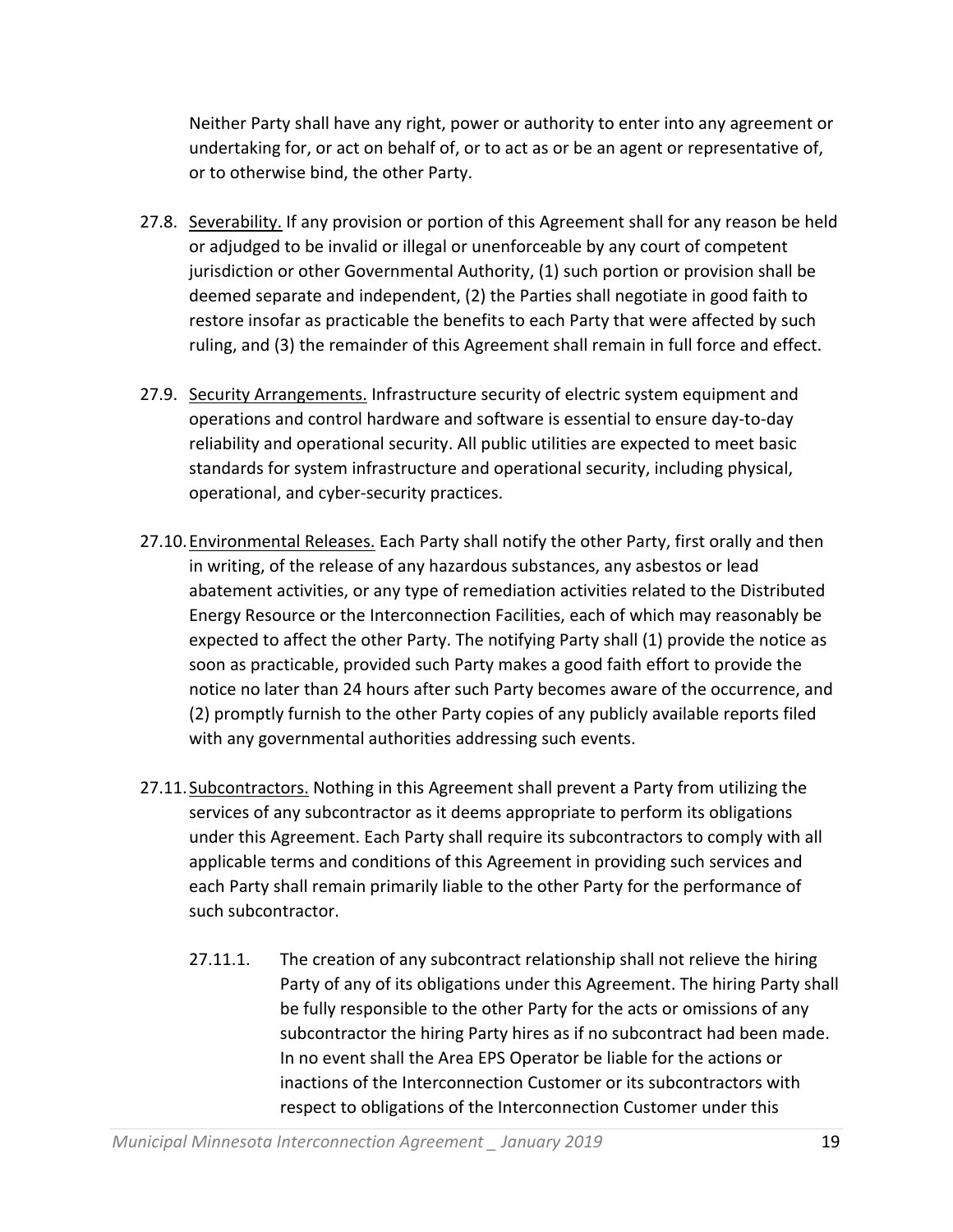Agreement. Any applicable obligation imposed by this Agreement upon the hiring Party shall be equally binding upon, and shall be construed as having application to, any subcontractor of such Party.

- 27.11.2. The obligations under this article will not be limited in any way by any limitation of subcontractor's insurance.
- 27.12. Inclusion of Area EPS Operator Tariff and Rules. The interconnection services provided under this Agreement shall at all times be subject to the terms and conditions set forth in the rate schedules and rules applicable to the electric service provided by the Area EPS Operator, which rate schedules and rules are hereby incorporated into this Agreement by this reference.

#### **28 Notices**

28.1. General. Unless otherwise provided in this Agreement, any written notice, demand, or request required or authorized in connection with this Agreement ("Notice") shall be deemed properly given if delivered in person, delivered by recognized national currier service, or sent by first class mail, postage prepaid, to the person specified as follows: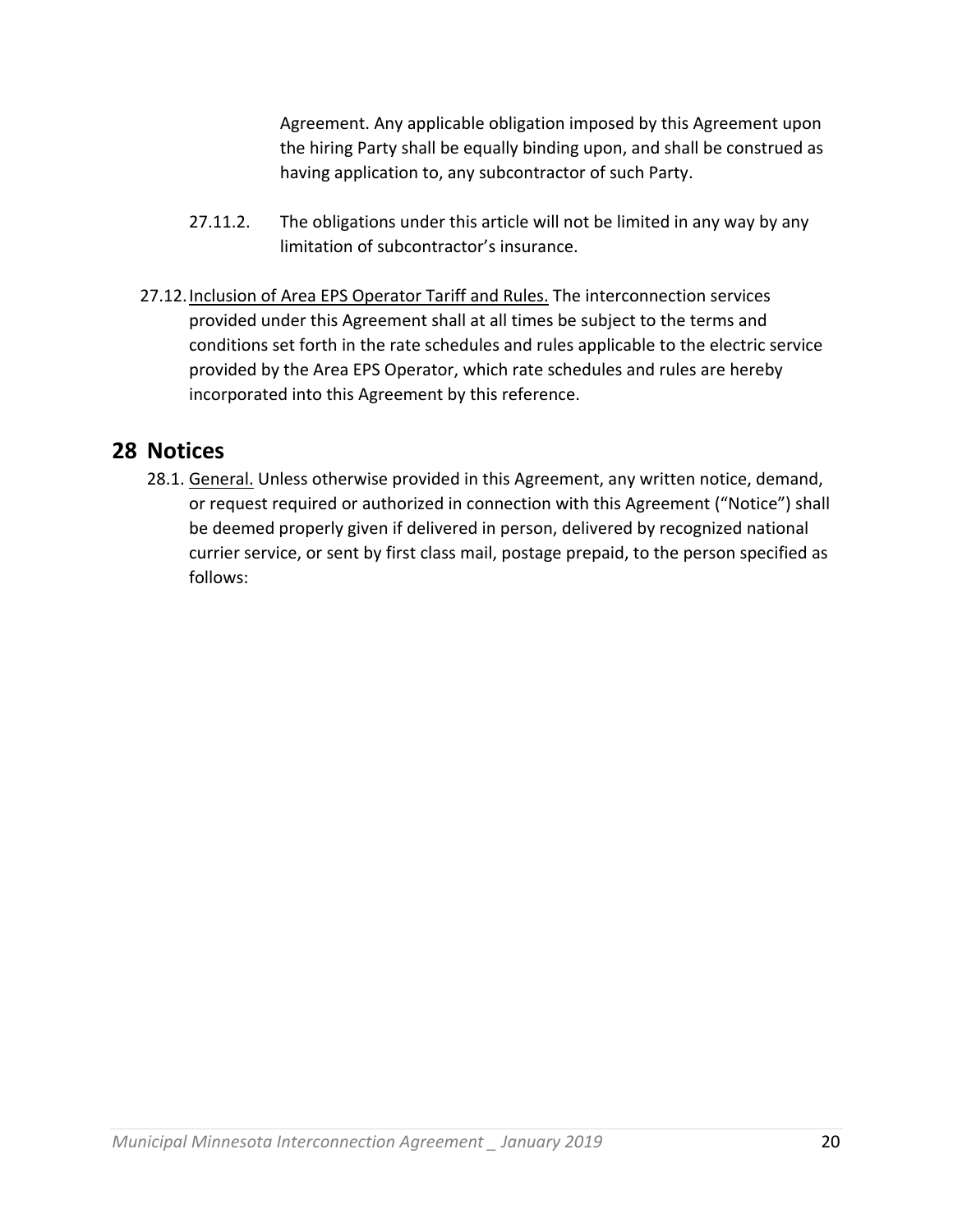#### Area EPS Operator Information

| Area EPS Operator:                          |                                                                                                 |
|---------------------------------------------|-------------------------------------------------------------------------------------------------|
| Attention:                                  |                                                                                                 |
| Address:                                    |                                                                                                 |
|                                             |                                                                                                 |
| Phone:                                      |                                                                                                 |
| Email:                                      |                                                                                                 |
|                                             |                                                                                                 |
| <b>Interconnection Customer Information</b> |                                                                                                 |
| <b>Interconnection Customer:</b>            |                                                                                                 |
| Attention:                                  |                                                                                                 |
| Address:                                    | the contract of the contract of the contract of the contract of the contract of the contract of |
|                                             |                                                                                                 |
| Phone:                                      |                                                                                                 |
| Email:                                      |                                                                                                 |
|                                             |                                                                                                 |
| below:                                      | 28.2. Billing and Payment. Billing and payments shall be sent to the addresses set out          |
| Area EPS Operator Information               |                                                                                                 |

| Area EPS Operator: |  |
|--------------------|--|
| Attention:         |  |
| Address:           |  |
|                    |  |
| Phone:             |  |
| Email:             |  |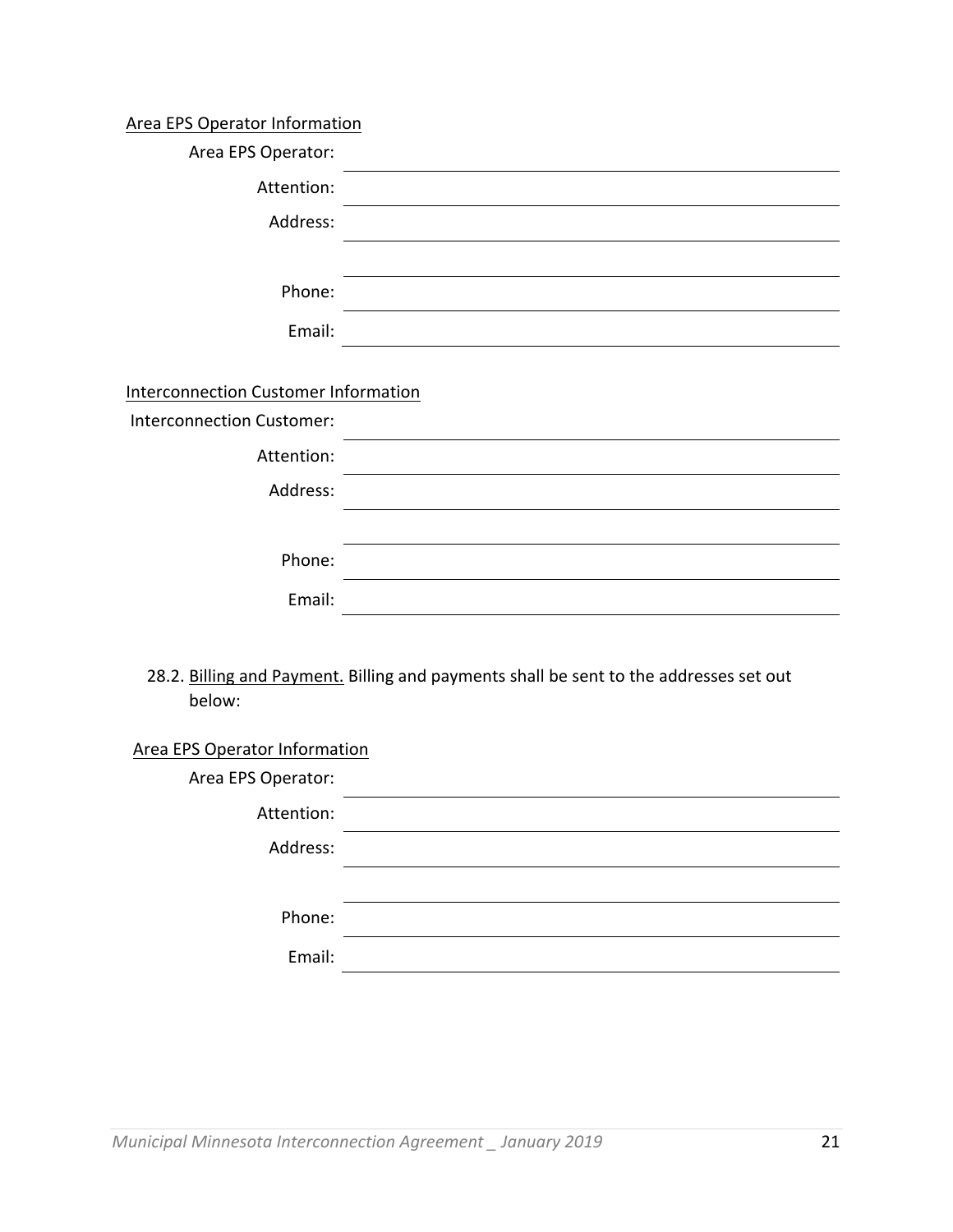#### Interconnection Customer Information

| <b>Interconnection Customer:</b> |  |
|----------------------------------|--|
| Attention:                       |  |
| Address:                         |  |
|                                  |  |
| Phone:                           |  |
| Email:                           |  |

28.3. Alternative Forms of Notice. Any notice or request required or permitted to be given by either Party to the other and not required by this Agreement to be given in writing may be so given by telephone or e mail to the telephone numbers and e‐mail addresses set out below:

#### Area EPS Operator Information

| Area EPS Operator:                          |                                                                                                                      |
|---------------------------------------------|----------------------------------------------------------------------------------------------------------------------|
| Attention:                                  |                                                                                                                      |
| Address:                                    |                                                                                                                      |
|                                             |                                                                                                                      |
| Phone:                                      |                                                                                                                      |
| Email:                                      |                                                                                                                      |
|                                             |                                                                                                                      |
| <b>Interconnection Customer Information</b> |                                                                                                                      |
| <b>Interconnection Customer:</b>            |                                                                                                                      |
| Attention:                                  | <u> 1980 - Johann John Stone, markin santa a shekara 1980 - Shekara 1980 - Shekara 1980 - Shekara 1980 - Shekara</u> |
| Address:                                    |                                                                                                                      |
|                                             |                                                                                                                      |
| Phone:                                      |                                                                                                                      |
| Email:                                      |                                                                                                                      |
|                                             |                                                                                                                      |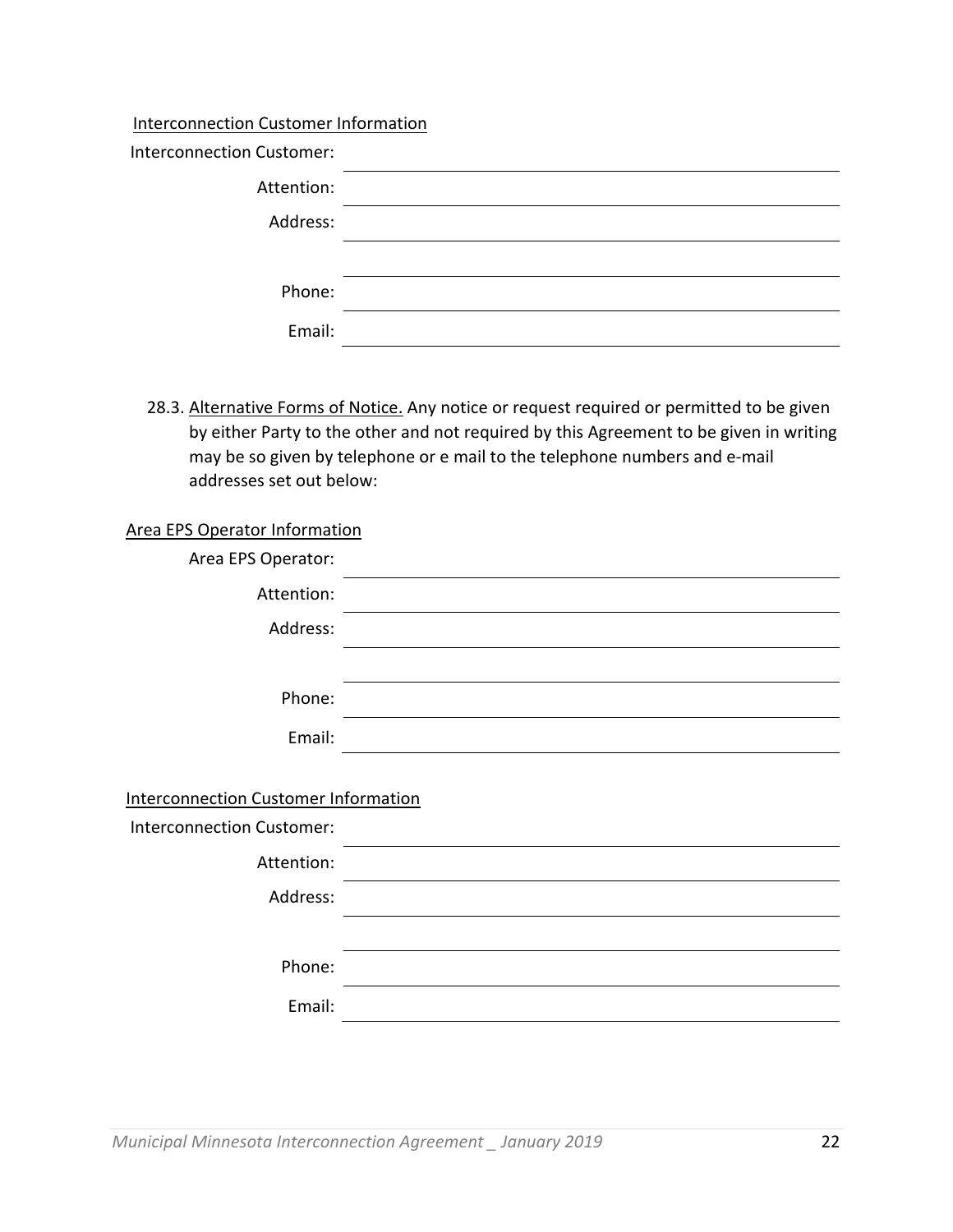28.4. Designated Operating Representative. The Parties may also designate operating representatives to conduct the communications which may be necessary or convenient for the administration of this Agreement. This person will also serve as the point of contact with respect to operations and maintenance of the Party's facilities.

#### Area EPS Operator Information

| Area EPS Operator:        |                                             |  |  |  |
|---------------------------|---------------------------------------------|--|--|--|
| Attention:                |                                             |  |  |  |
| Address:                  |                                             |  |  |  |
|                           |                                             |  |  |  |
| Phone:                    |                                             |  |  |  |
| Email:                    |                                             |  |  |  |
|                           | <b>Interconnection Customer Information</b> |  |  |  |
| Interconnection Customer: |                                             |  |  |  |
| Attention:                |                                             |  |  |  |
| Address:                  |                                             |  |  |  |
|                           |                                             |  |  |  |
| Phone:                    |                                             |  |  |  |
| Email:                    |                                             |  |  |  |
|                           |                                             |  |  |  |

28.5. Changes to Notification. Either Party may change this information by giving five Business Days written notice to the other Party prior to the effective date of the change.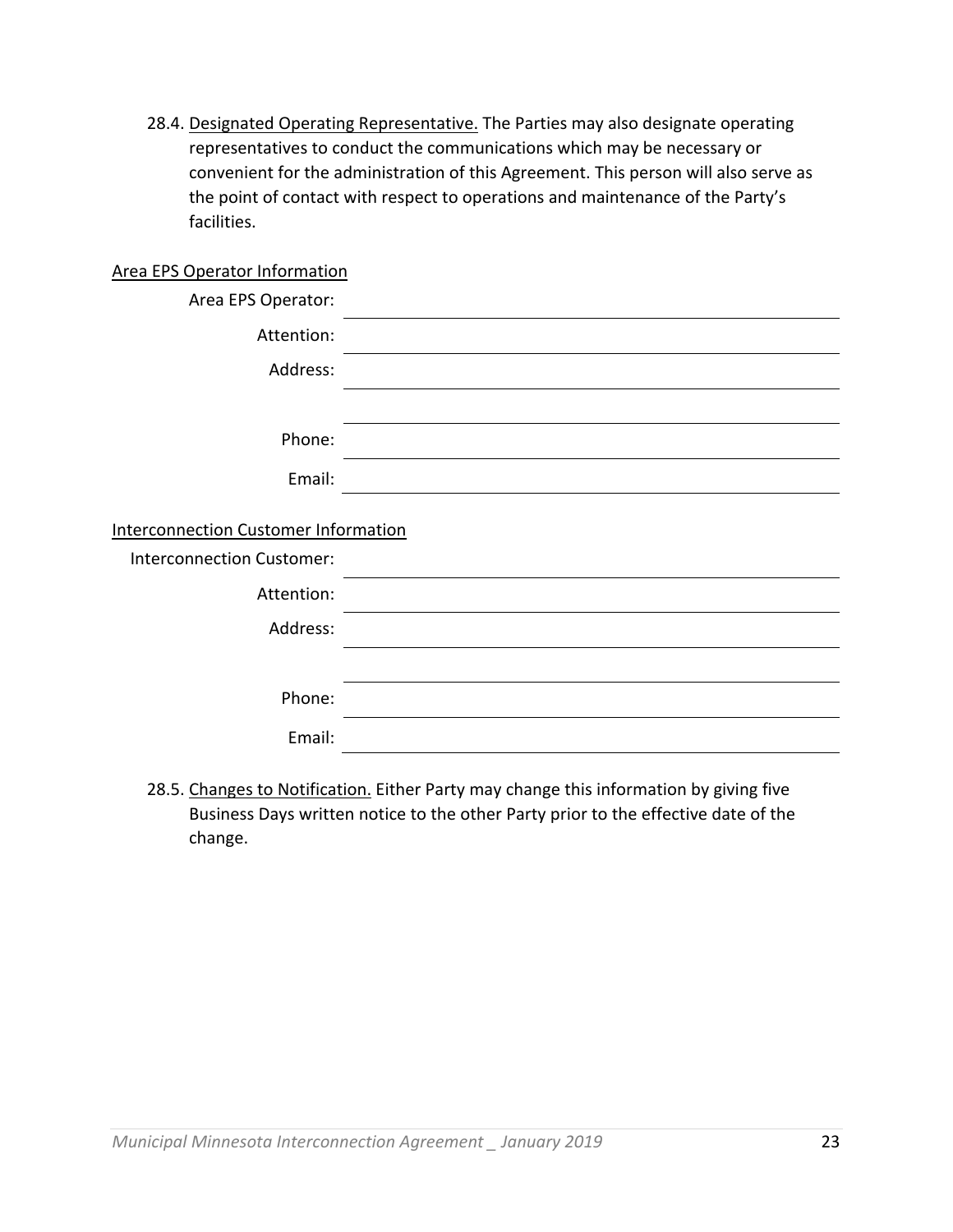# **31 Signatures**

**IN WITNESS THEREOF**, the Parties have caused this Agreement to be duly executed by their duly authorized officers or agents on the day and year first above written.

| Area EPS Operator | Name of Interconnection Customer |  |
|-------------------|----------------------------------|--|
| Signed:           | Signed:                          |  |
| Name (Printed):   | Name (Printed):                  |  |
| Title:            | Title:                           |  |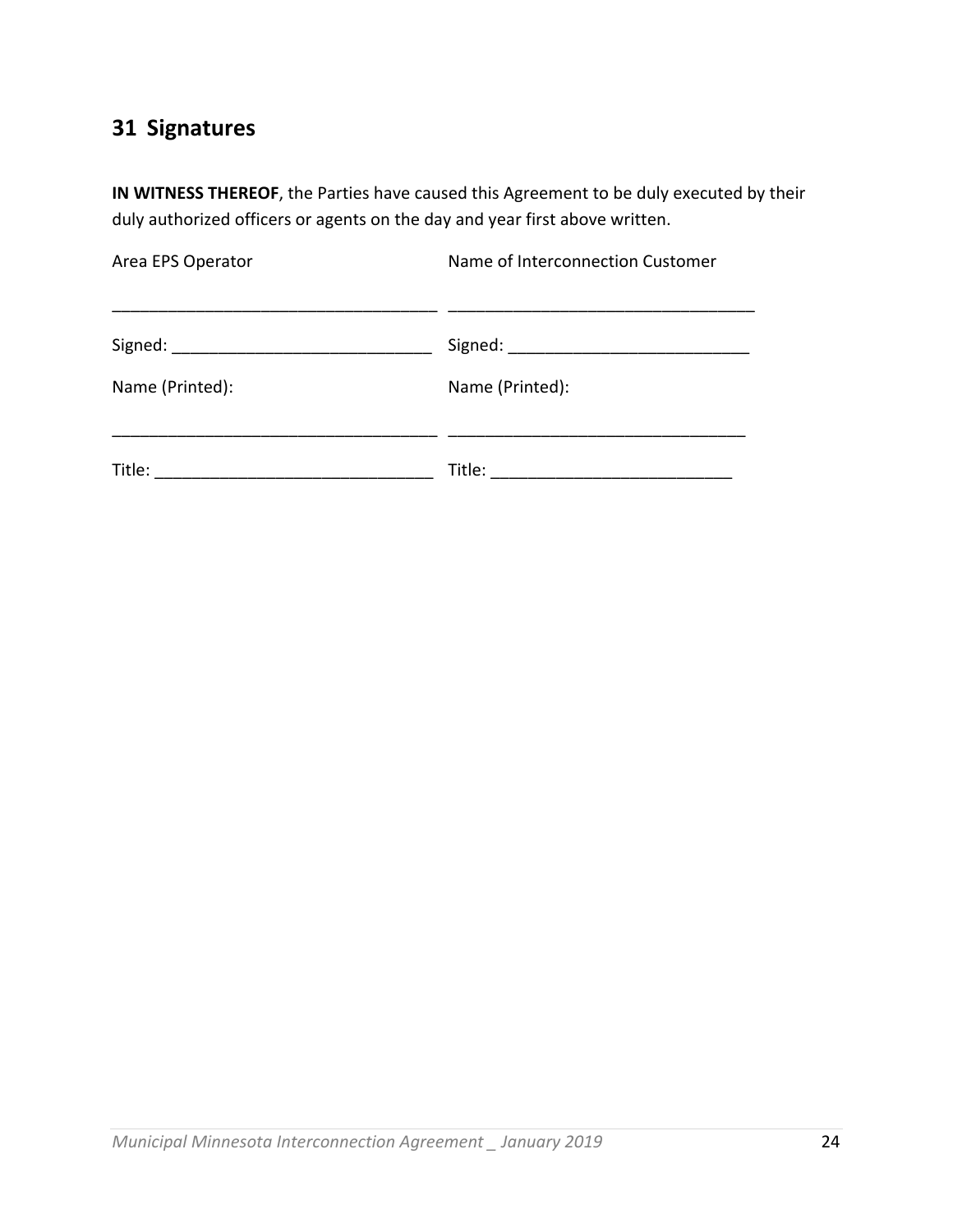## **Attachment I: Glossary of Terms**

**Affected System** – Another Area EPS Operator's System, Transmission Owner's Transmission System, or Transmission System connected generation which may be affected by the proposed interconnection.

**Applicant Agent –** A person designated in writing by the Interconnection Customer to represent or provide information to the Area EPS on the Interconnection Customer's behalf throughout the interconnection process.

**Area EPS –** The electric power distribution system connected at the Point of Common Coupling.

**Area EPS Operator** – An entity that owns, controls, or operates the electric power distribution systems that are used for the provision of electric service in Minnesota. For this Interconnection Process the Area EPS Operator is **[NAME OF UTILITY]** 

**Business Day** – Monday through Friday, excluding Holidays as defined by Minn. Stat. §645.44, Subdivision 5. Any communication to have been sent or received after 4:30 p.m. Central Prevailing Time or on a Saturday, Sunday or holiday shall be considered to have been sent on the next Business Day.

**Certified Equipment –** Certified equipment is equipment that has been tested by a national recognized lab meeting a specific standard. For DER systems, UL 1741 listing is a common form of DER inverter certification. Additional information is seen in the Certification Codes and Standards document.

**Confidential Information** – Any confidential and/or proprietary information provided by one Party to the other Party and is clearly marked or otherwise designated "Confidential." All procedures, design, operating specifications, and metering data provided by the Interconnection Customer may be deemed Confidential Information. See Overview Process Section 12.1 for further information.

**Distributed Energy Resource** (DER) – A source of electric power that is not directly connected to a bulk power system or central station service. DER includes both generators and energy storage technologies capable of exporting active power to an EPS. An interconnection system or a supplemental DER device that is necessary for compliance with this standard is part of a DER. For the purpose of the Interconnection Process and interconnection agreements, the DER includes the Customer's Interconnection Facilities but shall not include the Area EPS Operator's Interconnection Facilities.

**Distribution System** – The Area EPS facilities which are not part of the Local EPS, Transmission System or any generation system.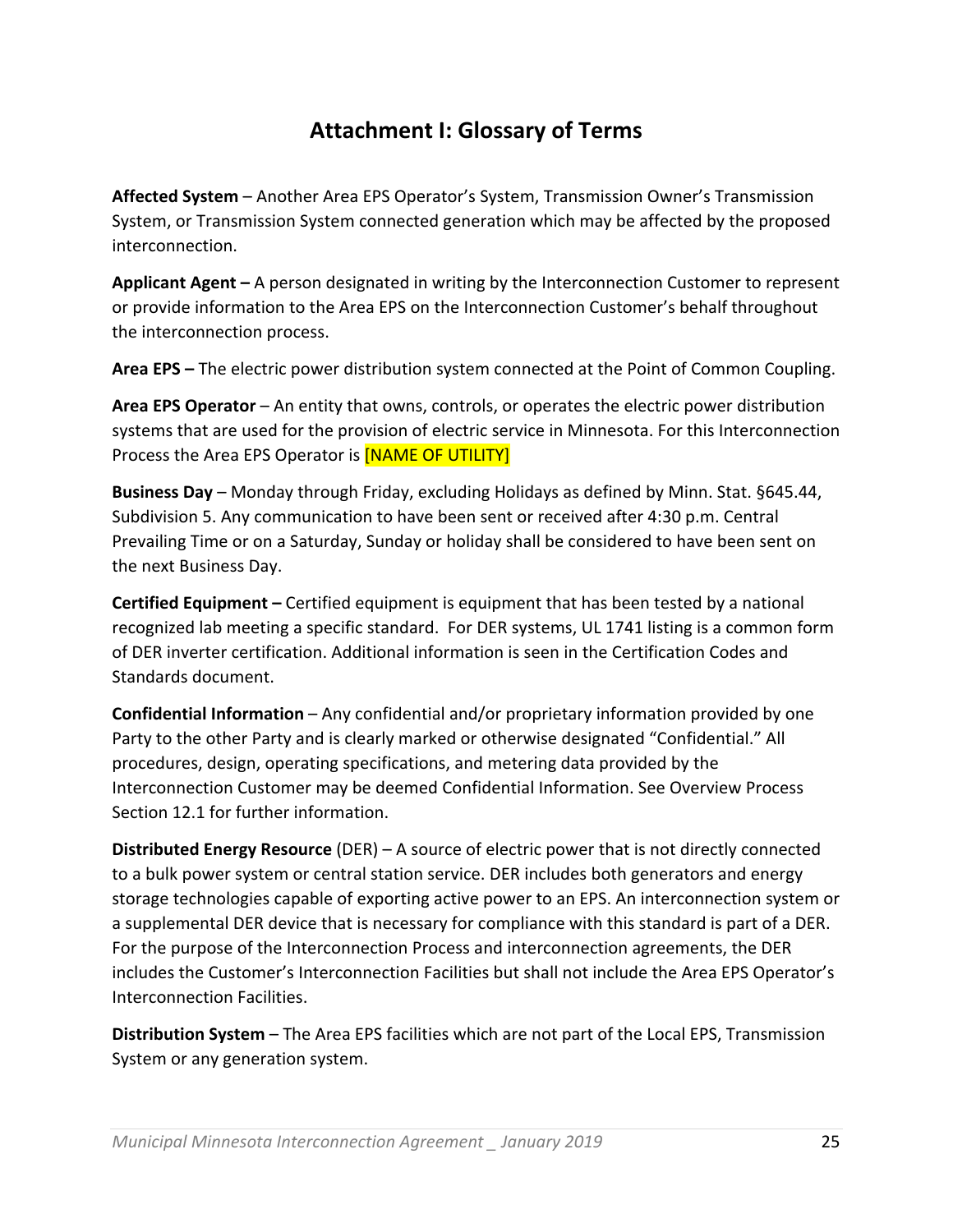**Distribution Upgrades** – The additions, modifications, and upgrades to the Distribution System at or beyond the Point of Common Coupling to facilitate interconnection of the DER and render the distribution service necessary to affect the Interconnection Customer's connection to the Distribution System. Distribution Upgrades do not include Interconnection Facilities.

**Electric Power System (EPS)** – The facilities that deliver electric power to a load.

**Fast Track Process** – The procedure as described in the Interconnection Process ‐ Fast Track Process for evaluating an Interconnection Application for a DER that meets the eligibility requirements in the Overview Process Section 2.3.

**Force Majeure Event** – An act of God, labor disturbance, act of the public enemy, war, insurrection, riot, fire, storm or flood, explosion, breakage or accident to machinery or equipment, an order, regulation or restriction imposed by governmental, military or lawfully established civilian authorities, or another cause beyond a Party's control. A Force Majeure Event does not include an act of negligence or intentional wrongdoing.

**Good Utility Practice** – Any of the practices, methods and acts engaged in or approved by a significant portion of the electric industry during the relevant time period, or any of the practices, methods and act which, in the exercise of reasonable judgment in light of the facts known at the time the decision was made, could have been expected to accomplish the desired result at a reasonable cost consistent with good business practices, reliability, safety and expedition. Good Utility Practice is not intended to be limited to the optimum practice, method, or act to the exclusion of all others, but rather to be acceptable practices, methods, or acts generally accepted in the region.

**Governmental Authority** – Any federal, state, local or other governmental regulatory or administrative agency, court, commission, department, board, or other governmental subdivision, legislature, rulemaking board, tribunal, or other governmental authority having jurisdiction over the Parties, their respective facilities, or the respective services they provide, and exercising or entitled to exercise any administrative, executive, police, or taxing authority or power; provided, however, that such term does not include the Interconnection Customer, the Area EPS Operator, or any Affiliate thereof. The utility's local governing body is the authority governing interconnection requirements unless otherwise provided for in the Minnesota Technical Requirements.

**Interconnection Agreement –** The terms and conditions between the Area EPS Operator and Interconnection Customer (Parties). See Section 8 in the Overview Process**Error! Reference source not found.** for when the Uniform Contract or Interconnection Agreement applies.

**Interconnection Application** – The Interconnection Customer's request to interconnect a new or modified, as described in Section 4 of the Overview Process, DER. See Simplified Application Form and Interconnection Application Form.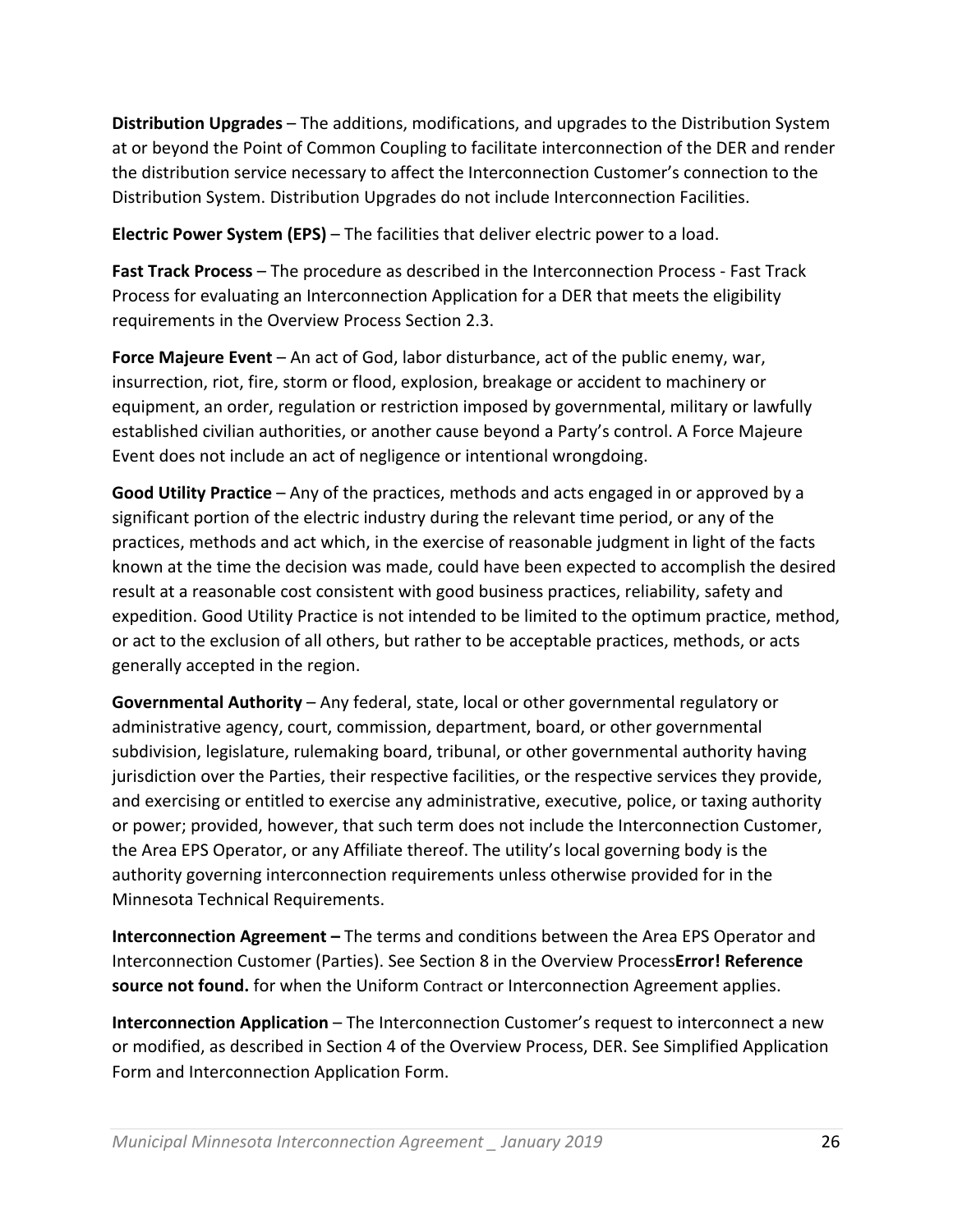**Interconnection Customer** – The person or entity, including the Area EPS Operator, whom will be the owner of the DER that proposes to interconnect a DER(s) with the Area EPS Operator's Distribution System. The Interconnection Customer is responsible for ensuring the DER(s) is designed, operated and maintained in compliance with the Minnesota Technical Requirements.

**Interconnection Facilities** – The Area EPS Operator's Interconnection Facilities and the Interconnection Customer's Interconnection Facilities. Collectively, Interconnection Facilities include all facilities and equipment between the DER and the Point of Common Coupling, including any modification, additions or upgrades that are necessary to physically and electrically interconnect the DER to the Area EPS Operator's System. Some examples of Customer Interconnection Facilities include: supplemental DER devices, inverters, and associated wiring and cables up to the Point of DER Connection. Some examples of Area EPS Operator Interconnection Facilities include sole use facilities; such as, line extensions, controls, relays, switches, breakers, transformers and shall not include Distribution Upgrades or Network Upgrades.

**Interconnection Process** – The Area EPS Operator's interconnection standards in this document.

**Material Modification** – A modification to machine data, equipment configuration or to the interconnection site of the DER at any time after receiving notification by the Area EPS Operator of a complete Interconnection Application that has a material impact on the cost, timing, or design of any Interconnection Facilities or Upgrades, or a material impact on the cost, timing or design of any Interconnection Application with a later Queue Position or the safety or reliability of the Area EPS.<sup>1</sup>

**MN Technical Requirements** – The term including all of the DER technical interconnection requirement documents for the state of Minnesota; including Attachment 2 Distributed Generation Interconnection Requirements established in the Commission's September 28, 2004 Order in E‐999/CI‐01‐1023) until superseded and upon Commission approval of updated

 $<sup>1</sup>$  A Material Modification shall include, but may not be limited to, a modification from the approved</sup> Interconnection Application that: (1) changes the physical location of the point of common coupling; such that it is likely to have an impact on technical review; (2) increases the nameplate rating or output characteristics of the Distributed Energy Resource; (3) changes or replaces generating equipment, such as generator(s), inverter(s), transformers, relaying, controls, etc., and substitutes equipment that is not like-kind substitution in certification, size, ratings, impedances, efficiencies or capabilities of the equipment; (4) changes transformer connection(s) or grounding; and/or (5) changes to a certified inverter with different specifications or different inverter control settings or configuration. A Material Modification shall not include a modification from the approved Interconnection Application that: (1) changes the ownership of a Distributed Energy Resource; (2) changes the address of the Distributed Energy Resource, so long as the physical point of common coupling remains the same; (3) changes or replaces generating equipment such as generator(s), inverter(s), solar panel(s), transformers, relaying, controls, etc. and substitutes equipment that is a like-kind substitution in certification, size, ratings, impedances, efficiencies or capabilities of the equipment; and/or (4) increases the DC/AC ratio but does not increase the maximum AC output capability of the Distributed Energy Resource in a way that is likely to have an impact on technical review.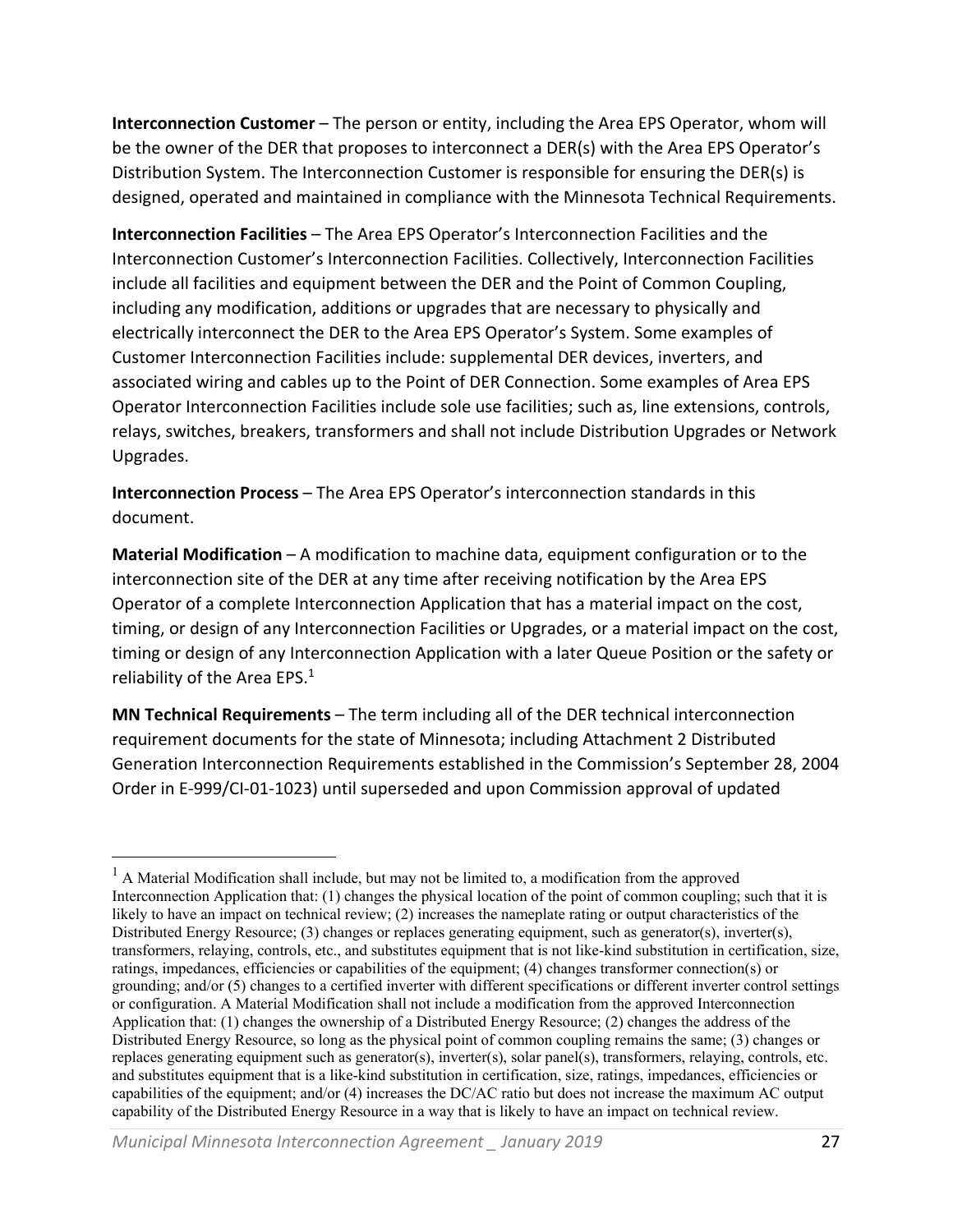Minnesota DER Technical Interconnection and Interoperability Requirements in E‐999/CI‐16‐ 521 (anticipated July 2019.)

**Nameplate Rating ‐** nominal voltage (V), current (A), maximum active power (kWac), apparent power (kVA), and reactive power (kVar) at which a DER is capable of sustained operation. For a Local EPS with multiple DER units, the aggregate nameplate rating is equal to the sum of all DERs nameplate rating in the Local EPS. For purposes of the Attachment V in the Interconnection Agreement, the DER system's capacity may, with the Area EPS's agreement, be limited thought use of control systems, power relays or similar device settings or adjustments as identified in IEEE 1547. The nameplate ratings referenced in the Interconnection Process are alternating current nameplate DER ratings at the Point of DER Coupling.

**Network Upgrades** – Additions, modifications, and upgrades to the Transmission System required at or beyond the point at which the DER interconnects with the Area EPS Operator's System to accommodate the interconnection with the DER to the Area EPS Operator's System. Network Upgrades do not include Distribution Upgrades.

**Operating Requirements –** Any operating and technical requirements that may be applicable due to the Transmission Provider's technical requirements or Minnesota Technical Requirements, including those set forth in the Interconnection Agreement.

**Party or Parties** – The Area EPS Operator and the Interconnection Customer.

**Point of Common Coupling (PCC)–** The point where the Interconnection Facilities connect with the Area EPS Operator's Distribution System. See figure 1. Equivalent, in most cases, to "service point" as specified by the Area EPS Operator and described in the National Electrical Code and the National Electrical Safety Code.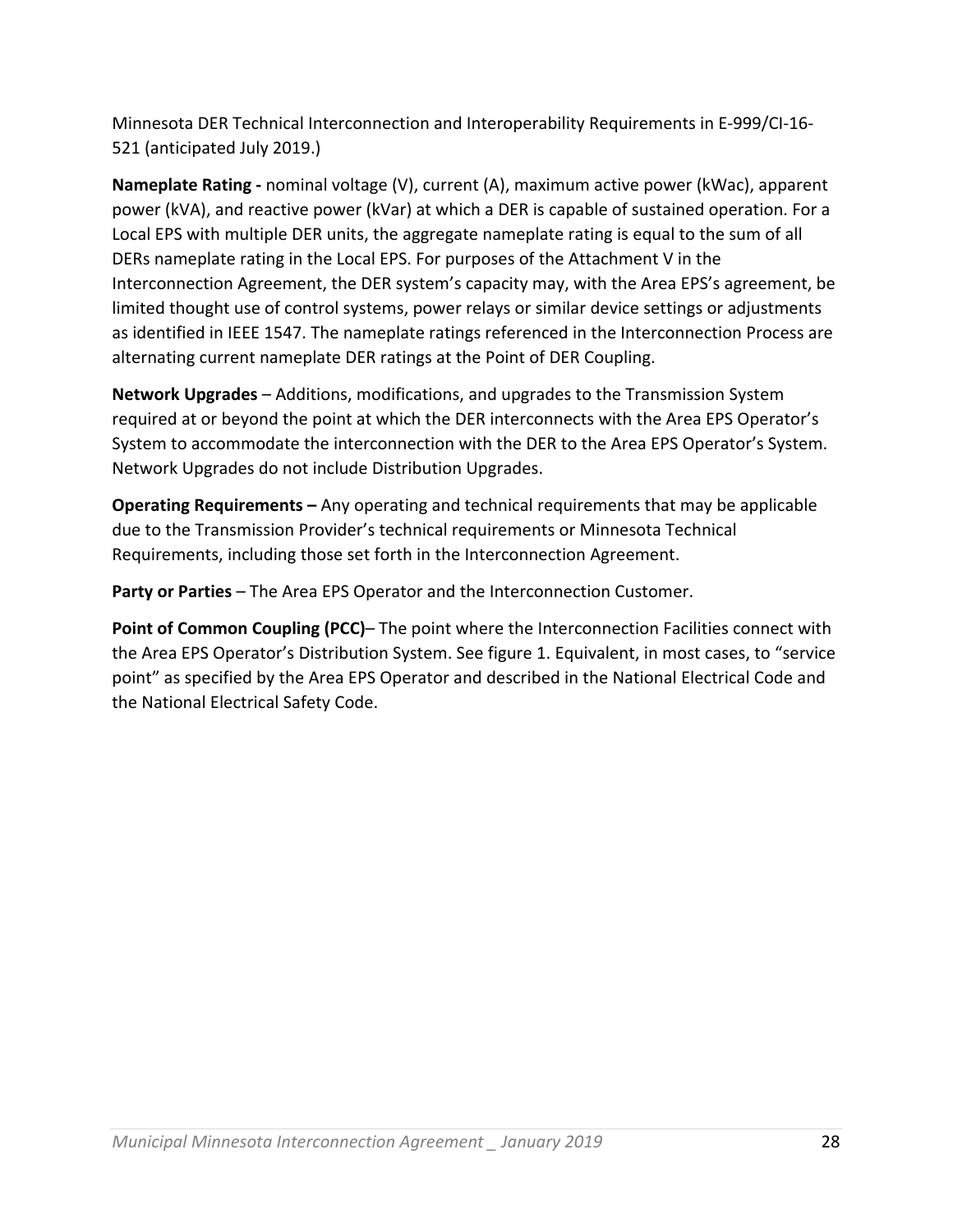

Area Electric Power System (Area EPS)

#### **Figure 1: Point of Common Coupling and Point of DER Connection**

#### (Source: IEEE 1547)

**Point of DER Connection (PoC) –** When identified as the Reference Point of Applicability, the point where an individual DER is electrically connected in a Local EPS and meets the requirements of this standard exclusive of any load present in the respective part of the Local EPS (e.g. terminals of the inverter when no supplemental DER device is required.) For DER unit(s) that are not self‐sufficient to meet the requirements without a supplemental DER device(s), the Point of DER Connection is the point where the requirements of this standard are met by DER in conjunction with a supplemental DER device(s) exclusive of any load present in the respective part of the Local EPS.

**Queue Position** – The order of a valid Interconnection Application, relative to all other pending valid Interconnection Applications, that is established based upon the date- and time- of receipt of the complete Interconnection Application as described in Section 4.7 of the Overview Process**Error! Reference source not found.**.

**Reasonable Efforts** – With respect to an action required to be attempted or taken by a Party under these procedures, efforts that are timely and consistent with Good Utility Practice and are otherwise substantially equivalent to those a Party would use to protect its own interests.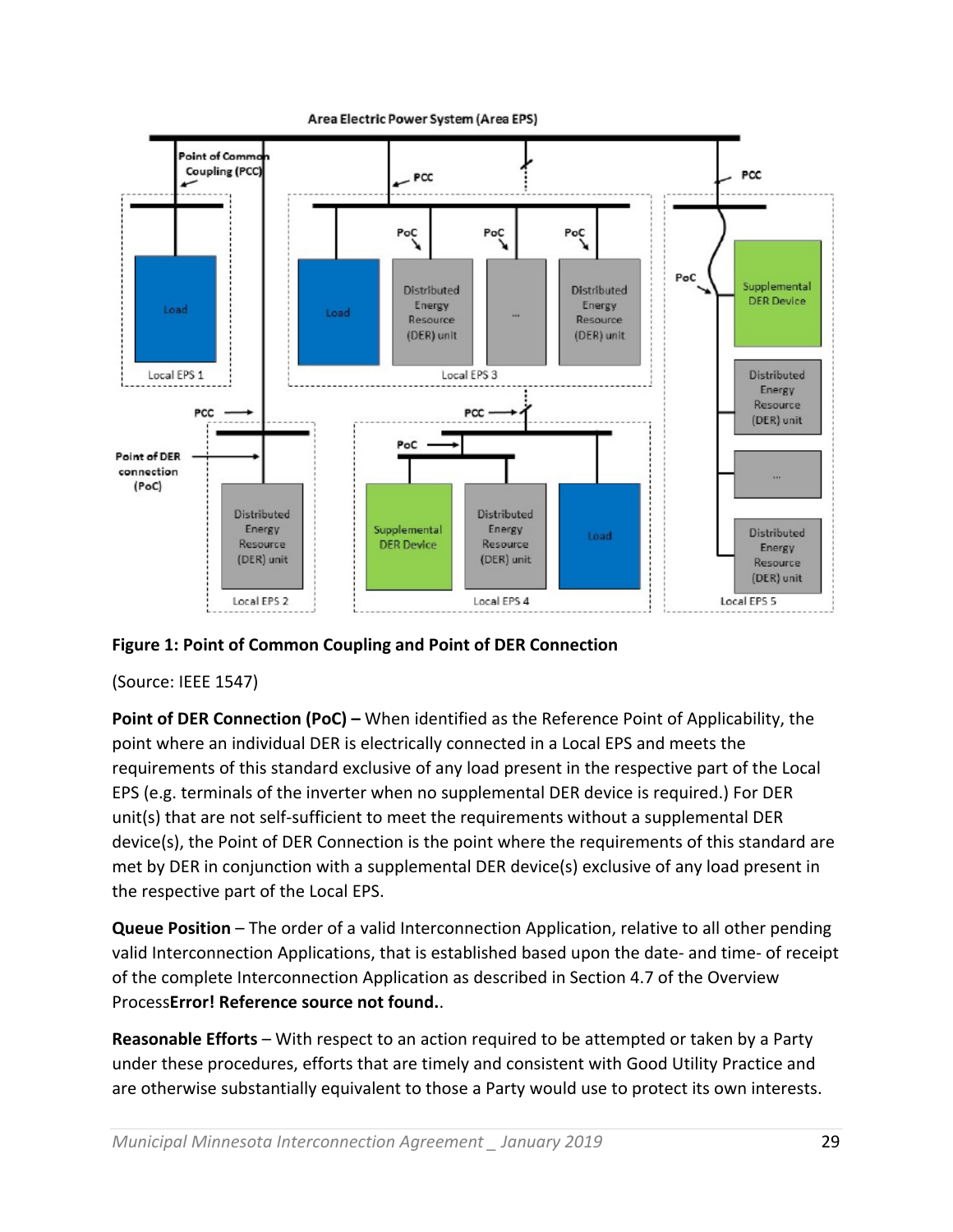**Reference Point of Applicability –** The location, either the Point of Common Coupling or the Point of DER Connection, where the interconnection and interoperability performance requirements specified in IEEE 1547 apply. With mutual agreement, the Area EPS Operator and Customer may determine a point between the Point of Common Coupling and Point of DER Connection. See Minnesota Technical Requirements for more information.

**Simplified Process** – The procedure for evaluating an Interconnection Application for a certified inverter‐based DER no larger than 20 kW that uses the screens described in the Interconnection Process – Simplified Process document. The Simplified Process includes simplified procedures.

**Study Process** – The procedure for evaluating an Interconnection Application that includes the scoping meeting, system impact study, and facilities study.

**Transmission Owner** – The entity that owns, leases or otherwise possesses an interest in the portion of the Transmission System relevant to the Interconnection.

**Transmission Provider** – The entity (or its designated agent) that owns, leases, controls, or operates transmission facilities used for the transmission of electricity. The term Transmission Provider includes the Transmission Owner when the Transmission Owner is separate from the Transmission Provider. The Transmission Provider may include the Independent System Operator or Regional Transmission Operator.

**Transmission System** – The facilities owned, leased, controlled or operated by the Transmission Provider or the Transmission Owner that are used to provide transmission service. See the Commission's July 26, 2000 Order Adopting Boundary Guidelines for Distinguishing Transmission from Generation and Distribution Assets in Docket No. E‐999/CI‐99‐1261.

**Uniform Contract –** the Area EPS Operator's Agreement for Cogeneration and Small Power Production Facilities (Uniform Contract) that may be applied to all qualifying new and existing interconnections between the Area EPS Operator and an DER system having capacity less than 40 kilowatts.

**Upgrades** – The required additions and modifications to the Area EPS Operator's Transmission or Distribution System at or beyond the Point of Interconnection. Upgrades may be Network Upgrades or Distribution Upgrades. Upgrades do not include Interconnection Facilities.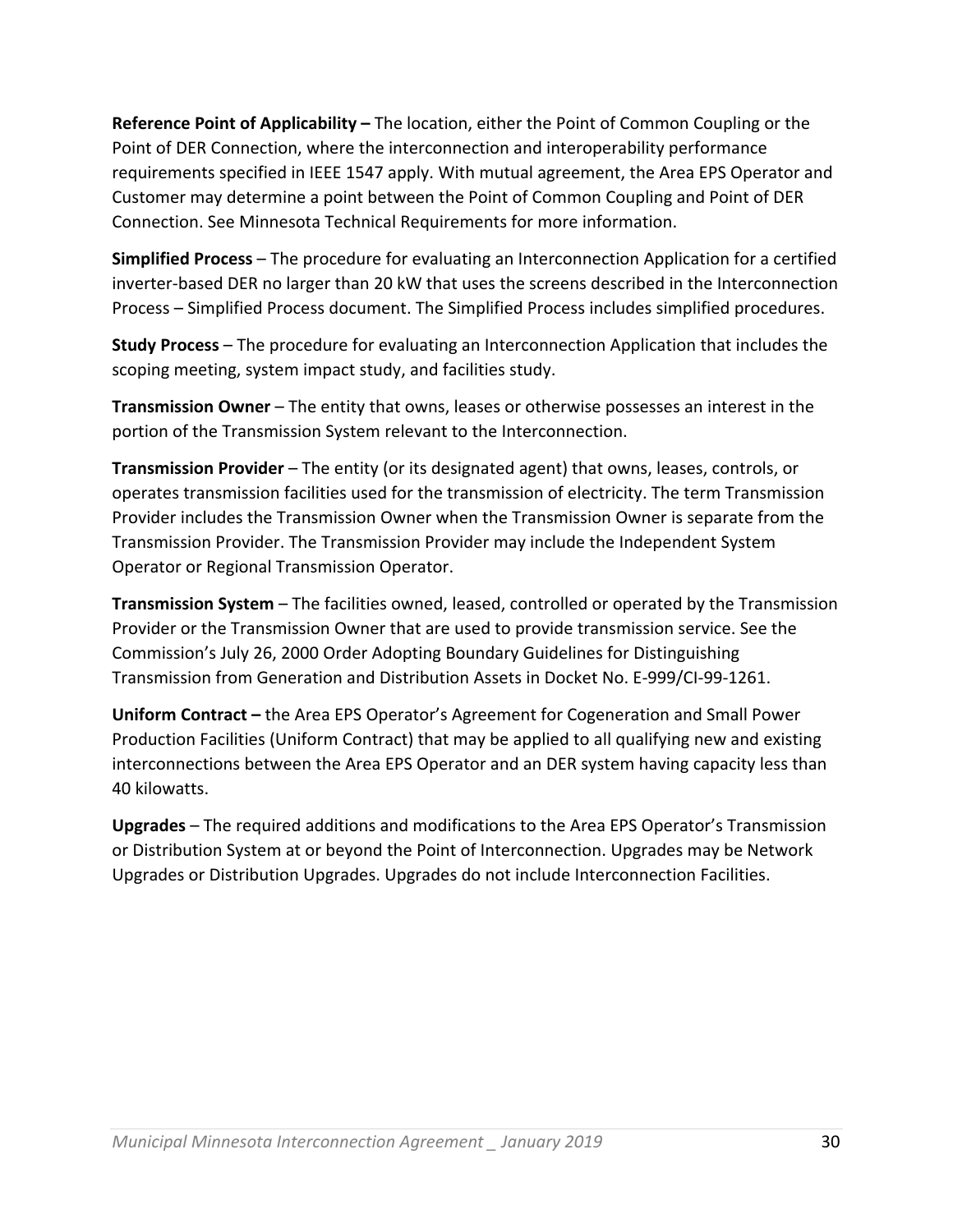# **Attachment II: Description and Costs of the Distributed Energy Resource, Interconnection Facilities, and Metering Equipment**

Equipment, including the Distribution Energy Resource, Interconnection Facilities, and metering equipment shall be itemized and identified as being owned by the Interconnection Customer or the Area EPS Operator. The Area EPS Operator will provide a good faith estimate itemized cost, including administrative overheads, of its Interconnection Facilities and metering equipment, and a good faith estimate itemized cost of the annual operation and maintenance expenses associated with the Interconnection Facilities and metering equipment.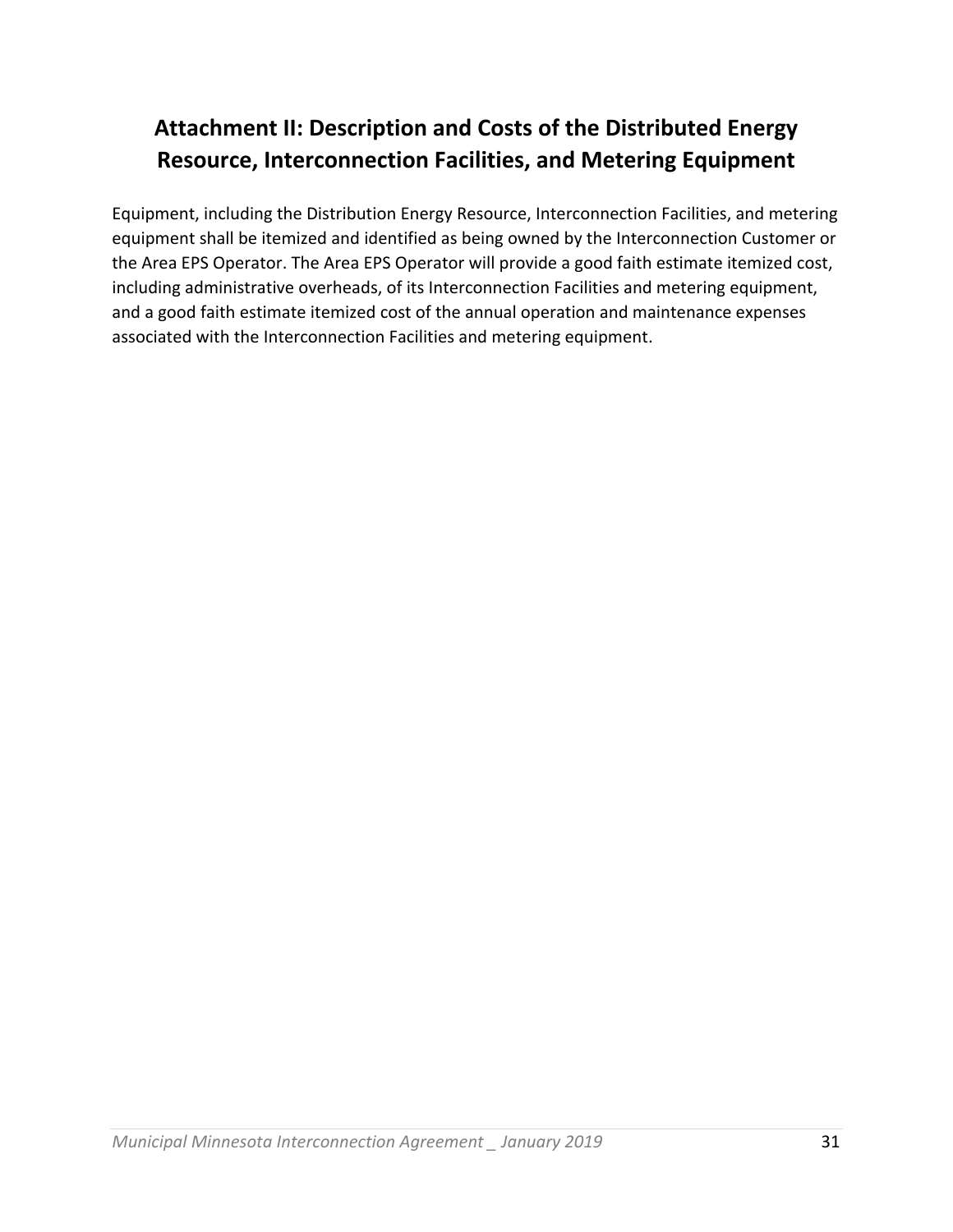# **Attachment III: One‐line Diagram Depicting the Distributed Energy Resource, Interconnection Facilities, and Metering Equipment, and Upgrades**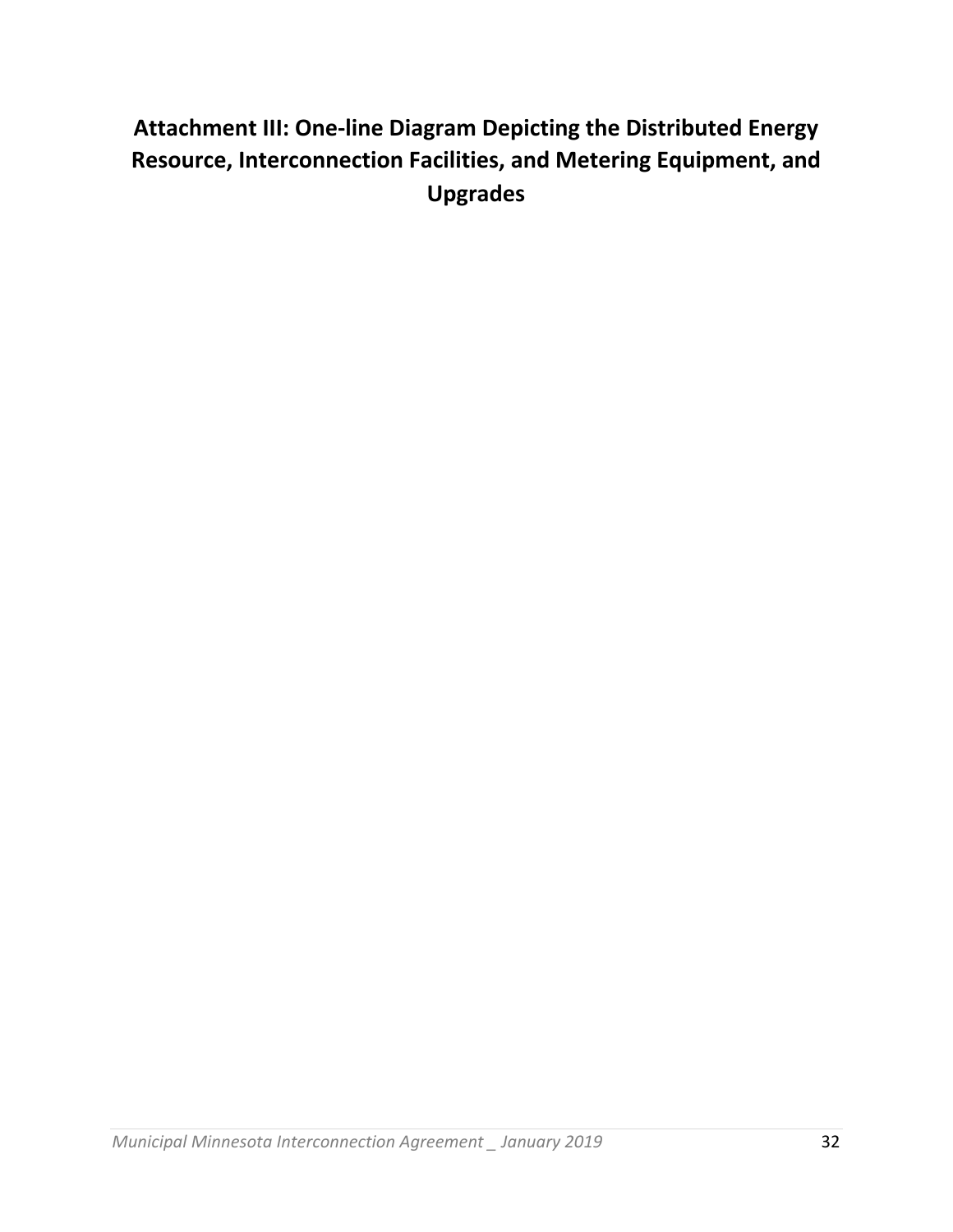#### **Attachment IV: Milestones**

The Milestones in line (1) below may be a calendar date. All other dates in this Attachment IV may be the number of Business Days from the calendar date in line (1) or from the completion of a different Milestone described in a specific number line. Similarly, the anticipated In‐Service Date may be based on the number of Business Days from the completion of a specified line number.

In‐Service Date: \_\_\_\_\_\_\_\_\_\_\_\_\_\_\_\_\_\_\_\_\_\_\_\_\_\_\_\_\_\_\_\_\_\_

Critical milestones and responsibilities as agreed to by the Parties:

|               | <b>Milestone/Anticipated Date</b>                                                                                      | <b>Responsible Party</b>                                                                           |
|---------------|------------------------------------------------------------------------------------------------------------------------|----------------------------------------------------------------------------------------------------|
| (1)           |                                                                                                                        |                                                                                                    |
| (2)           | <u> 1989 - Johann Stoff, deutscher Stoff, der Stoff, der Stoff, der Stoff, der Stoff, der Stoff, der Stoff, der S</u>  |                                                                                                    |
| (3)           |                                                                                                                        |                                                                                                    |
| (4)           |                                                                                                                        | <u> 1989 - Johann Barnett, fransk politiker (</u>                                                  |
| (5)           | <u> 1989 - Johann Stoff, amerikansk politiker (d. 1989)</u>                                                            |                                                                                                    |
| (6)           |                                                                                                                        | <u> 1989 - Andrea Stadt Britain, amerikansk politik (</u>                                          |
| (7)           | <u> 1989 - Johann Stein, mars an deutscher Stein und der Stein und der Stein und der Stein und der Stein und der</u>   |                                                                                                    |
| (8)           |                                                                                                                        |                                                                                                    |
| (9)           | <u> 1980 - John Stein, mars and de Britain and de Britain and de Britain and de Britain and de Britain and de Br</u>   |                                                                                                    |
| (10)          | <u> 1989 - Johann Stoff, deutscher Stoffen und der Stoffen und der Stoffen und der Stoffen und der Stoffen und der</u> |                                                                                                    |
| (11)          | <u> 1989 - Johann Stoff, deutscher Stoffen und der Stoffen und der Stoffen und der Stoffen und der Stoffen und der</u> | <u> 1980 - Johann Stein, mars an deus an deus Amerikaanse komme van de Fryske komme en oantale</u> |
| (12)          |                                                                                                                        |                                                                                                    |
| (13)          | <u> 1989 - Johann Stoff, deutscher Stoffen und der Stoffen und der Stoffen und der Stoffen und der Stoffen und der</u> |                                                                                                    |
| Agreed to by: | <u> 1989 - Johann Barbara, martxa alemaniar amerikan a</u>                                                             |                                                                                                    |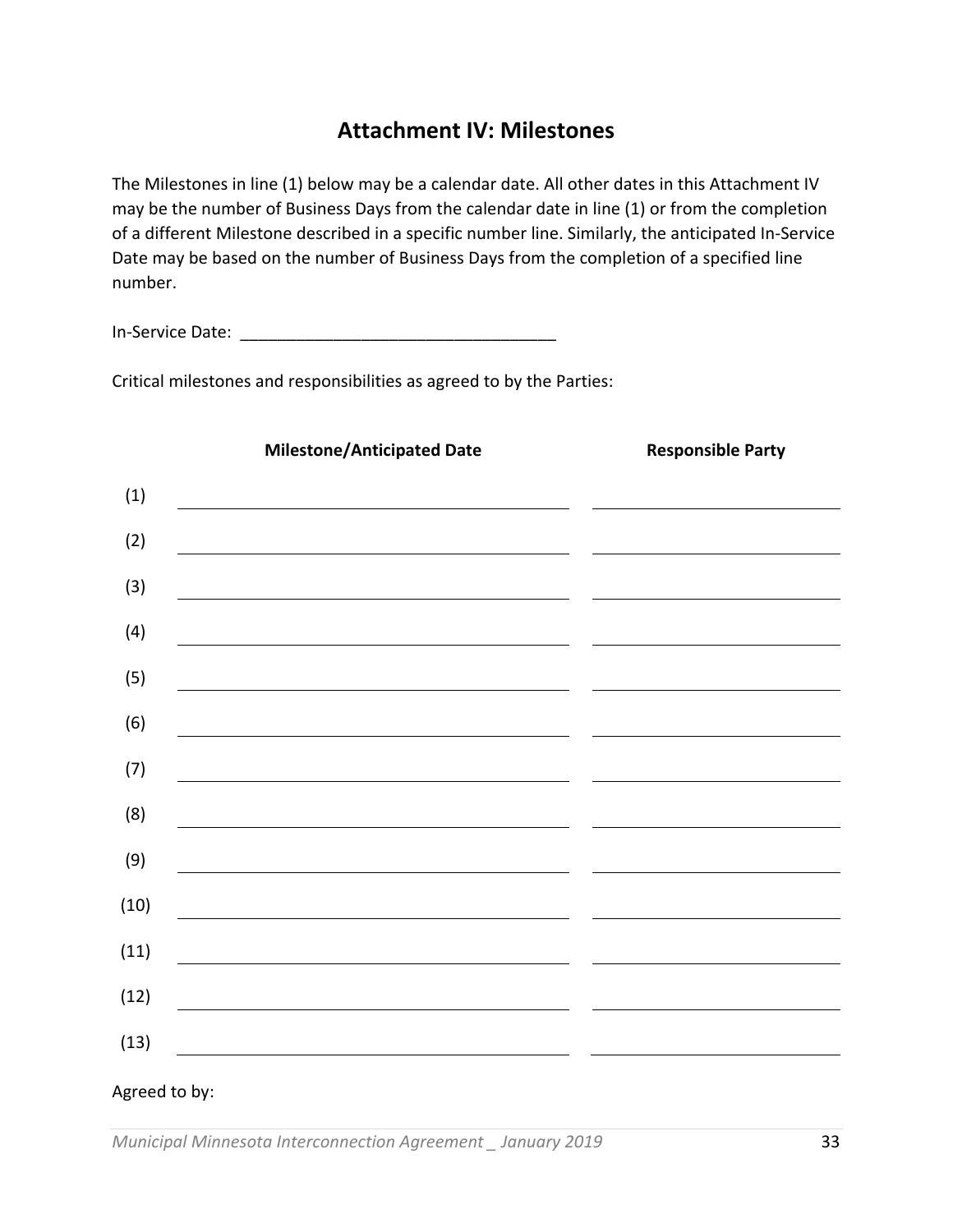| Area EPS Operator                            | Date |  |
|----------------------------------------------|------|--|
| <b>Transmission Owner</b><br>(If Applicable) | Date |  |
| Interconnection<br>Customer                  | Date |  |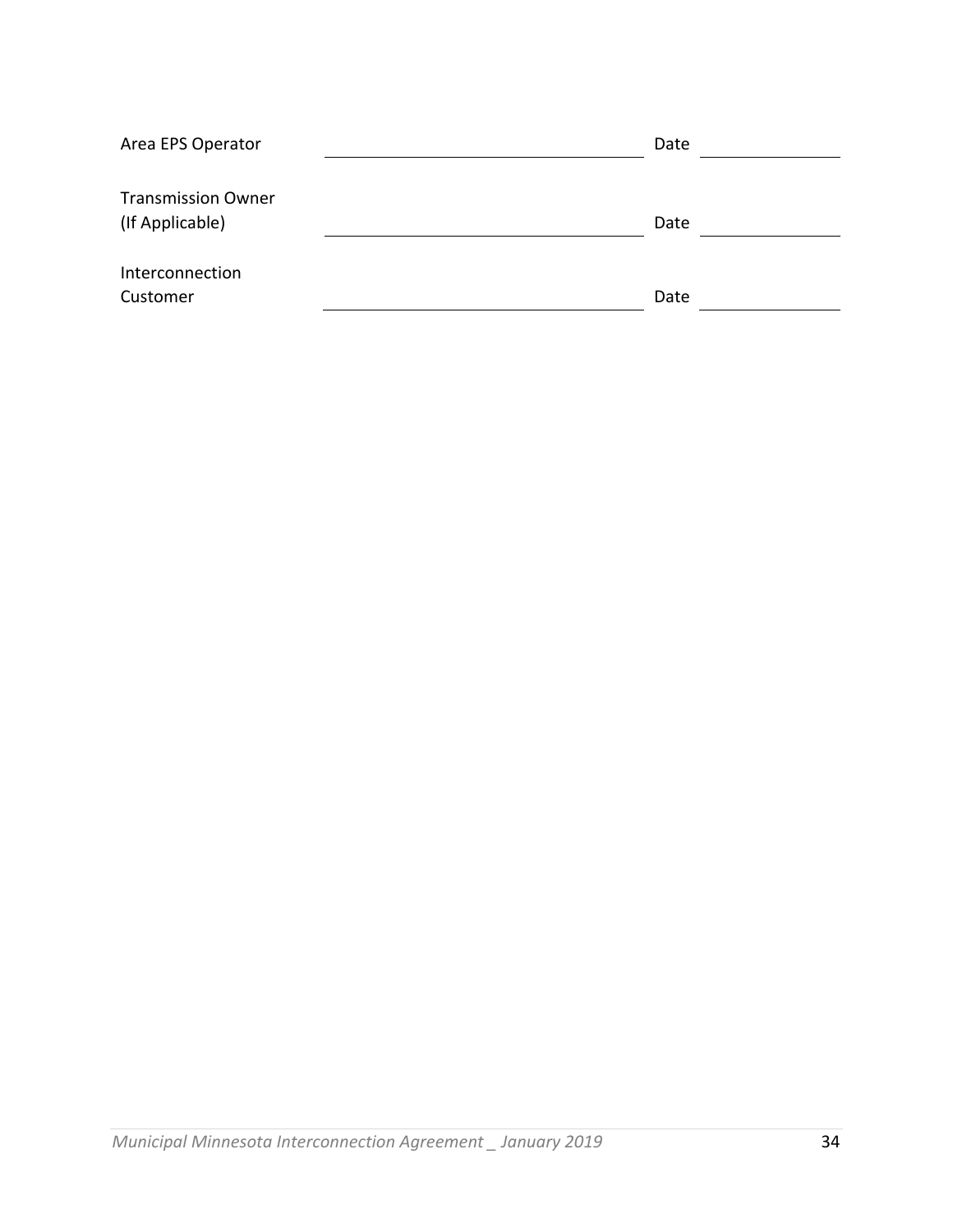# **Attachment V: Additional Operating and Maintenance Requirements for the Area EPS Operator's Distribution System and Affected Systems Need to Support the Interconnection Customer's Needs**

The Area EPS Operator shall also provide requirements that must be met by the Interconnection Customer prior to initiating parallel operation with the Area EPS Operator's Distribution System. Additional operating and maintenance requirements for an Affected System needed to support the Interconnection Customer's needs may be addressed in a separate agreement described in Section 14.6.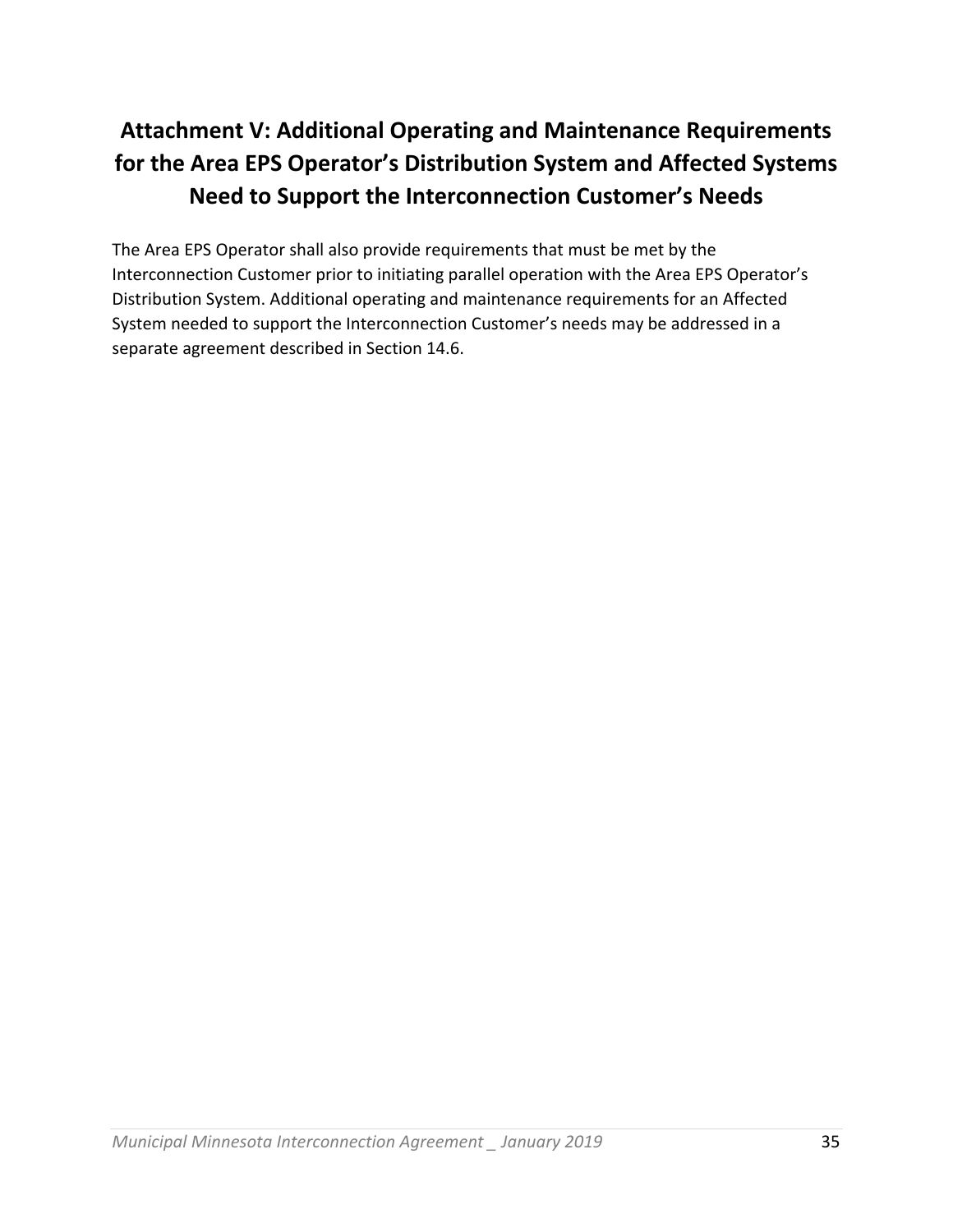# **Attachment VI: Area EPS Operator's Description of Distribution and Network Upgrades and Good Faith Estimates of Upgrade Costs**

The Area EPS Operator shall describe Distribution and Network Upgrades and provide an itemized good faith estimate of the costs, including administrative overheads, of the Upgrade and annual operations and maintenance expenses associated with such Upgrades. The Area EPS Operator shall functionalize Upgrade costs and annual expenses as either transmission or distribution related. Additional Distribution or Network Upgrades required for an Affected System may be addressed in a separate agreement as described in Section 14.6.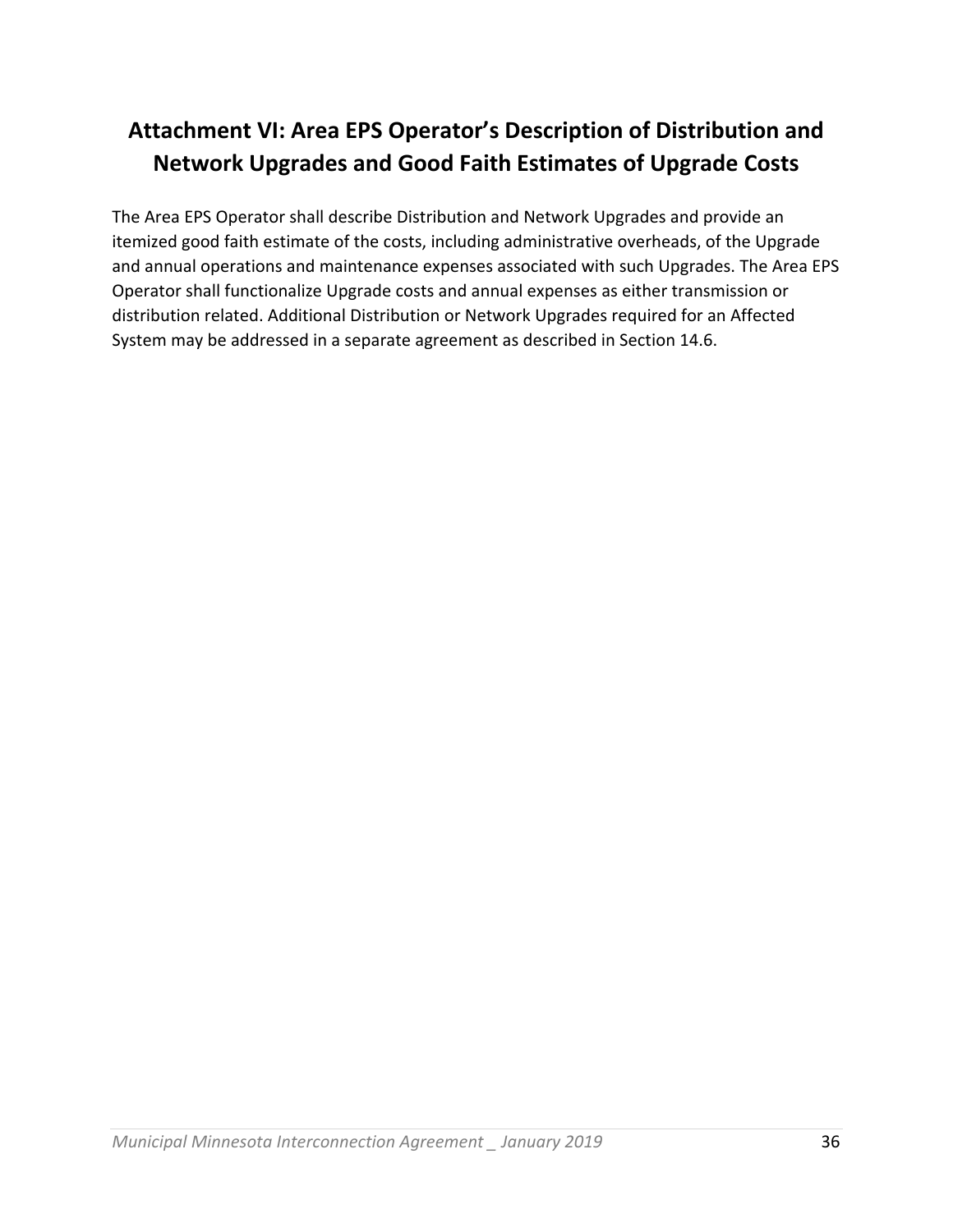## **Attachment VII: Assignment of Interconnection Agreement**

This is an Assignment of Interconnection Agreement ("Agreement").

|                                                                                         | There is an Interconnection Agreement, including any and all Attachments thereto including                                                                                                                                    |  |
|-----------------------------------------------------------------------------------------|-------------------------------------------------------------------------------------------------------------------------------------------------------------------------------------------------------------------------------|--|
|                                                                                         | any and all amendments ("Agreement") by and between _____________________________                                                                                                                                             |  |
|                                                                                         | ____________________________, a municipal utility existing under the laws of the State of                                                                                                                                     |  |
|                                                                                         |                                                                                                                                                                                                                               |  |
| ("Assignor") originally signed by the Area EPS Operator on ______________________ for a |                                                                                                                                                                                                                               |  |
| Distributed Energy Resource (DER) described as follows:                                 |                                                                                                                                                                                                                               |  |
| <b>DER System Information</b>                                                           |                                                                                                                                                                                                                               |  |
| Type of DER System:                                                                     |                                                                                                                                                                                                                               |  |
| Capacity Rating of System (AC):                                                         |                                                                                                                                                                                                                               |  |
| Limited Capacity Rating (AC):                                                           | <u> 1989 - Johann Stein, fransk politik (f. 1989)</u>                                                                                                                                                                         |  |
| Address of DER System:                                                                  | the control of the control of the control of the control of the control of the control of the control of the control of the control of the control of the control of the control of the control of the control of the control |  |
|                                                                                         |                                                                                                                                                                                                                               |  |
|                                                                                         | The Assignor intends to convey its interest in the above-referenced DER to _________________________                                                                                                                          |  |
|                                                                                         | _________________________("Assignee"), and the Assignor intends to assign the Agreement                                                                                                                                       |  |
| to the Assignee.                                                                        |                                                                                                                                                                                                                               |  |

Upon the execution of this Assignment by the Assignor, Assignee and the Area EPS Operator, agree as follows:

- **1. Capitalized Terms**. Capitalized terms used but not defined herein shall have the meanings set forth in the Agreement.
- **2. Consent to Assignment**. The Assignor hereby irrevocably assigns the Agreement in all respects to the Assignee and the Assignee accepts the assignment thereof in all respects.
- **3. Amendment to Agreement**. The Area EPS Operator consents to this assignment and, as assigned, the Agreement is hereby amended so that wherever the name of the Assignor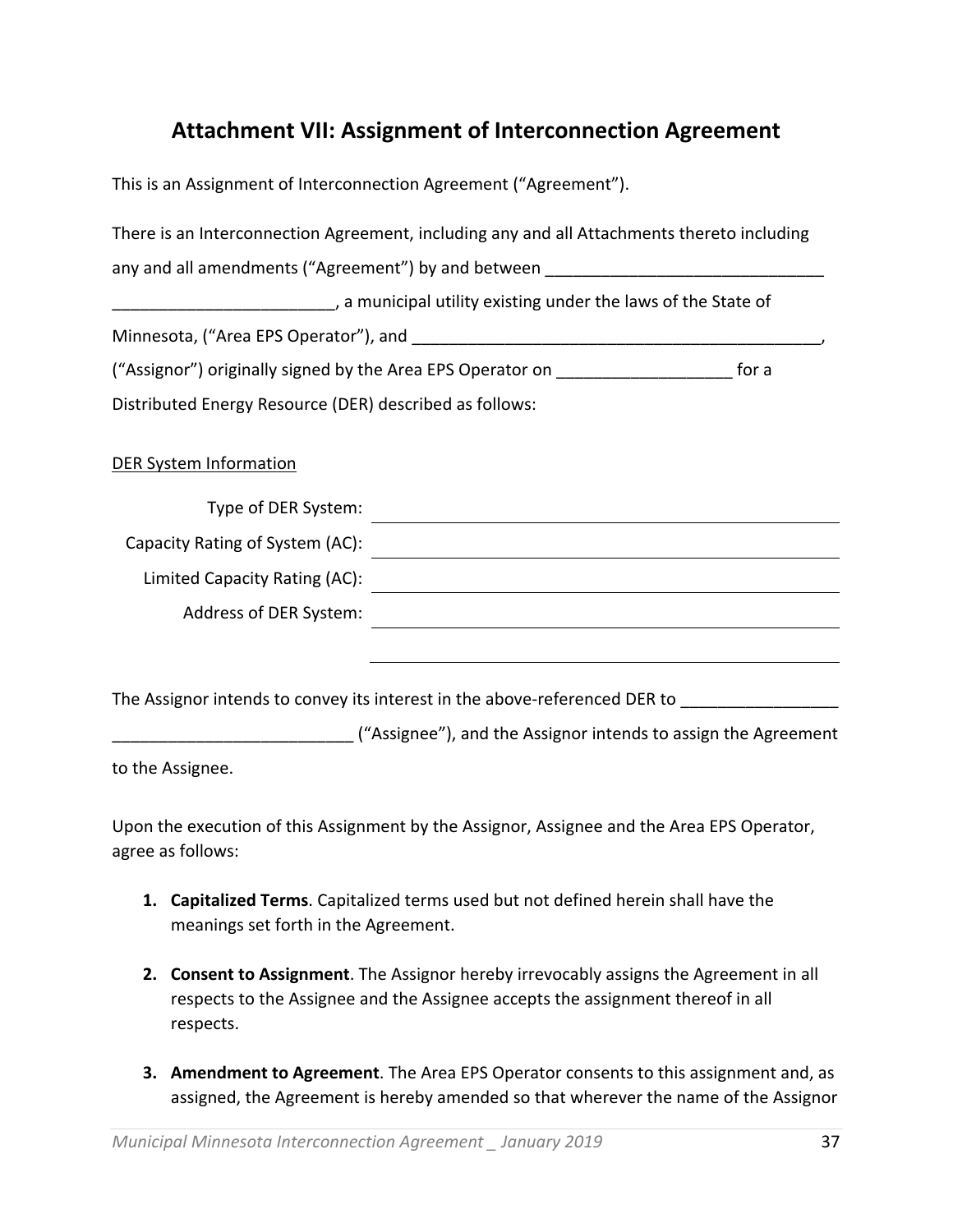is used therein it shall mean the Assignee. It is further agreed that all terms and conditions of the Agreement, as amended by this Assignment, shall remain in full force and effect.

- **4. Payments by Area EPS Operator**. Any and all payments made by Area EPS Operator under the Agreement to either the Assignor or the Assignee shall be deemed to have been made to both and shall discharge the Area EPS Operator from any further liability with regard to said payment.
- **5. Financial Obligations of Assignor and Assignee**. Any and all financial liability, including but not limited to amounts due, from the Interconnection Customer to the Area EPS Operator, occurring or accruing under the Agreement on or before the date of the signature of the Area EPS Operator to this Assignment shall be deemed to be the obligation of both the Assignor and Assignee, and the Area EPS Operator may recover any such amounts jointly and severally from the Assignor and Assignee.
- **6. Contact information**. The following information updates and replaces the designated information as set forth on page 1 of the Agreement, and in Section 28.1, 28.2, 28.3 and 28.4 of the Agreement.

| <b>Interconnection Customer:</b>               |                                                            |
|------------------------------------------------|------------------------------------------------------------|
| Attention:                                     |                                                            |
| Address:                                       |                                                            |
|                                                |                                                            |
| Phone:                                         |                                                            |
| Email:                                         |                                                            |
| <b>Interconnection Customer:</b><br>Attention: | 28.1 General Notices. Interconnection Customer Information |
| Address:                                       |                                                            |
|                                                |                                                            |
| Phone:                                         |                                                            |
| Email:                                         |                                                            |
|                                                |                                                            |

*Municipal Minnesota Interconnection Agreement \_ January 2019* 38

Page 1 Interconnection Customer Information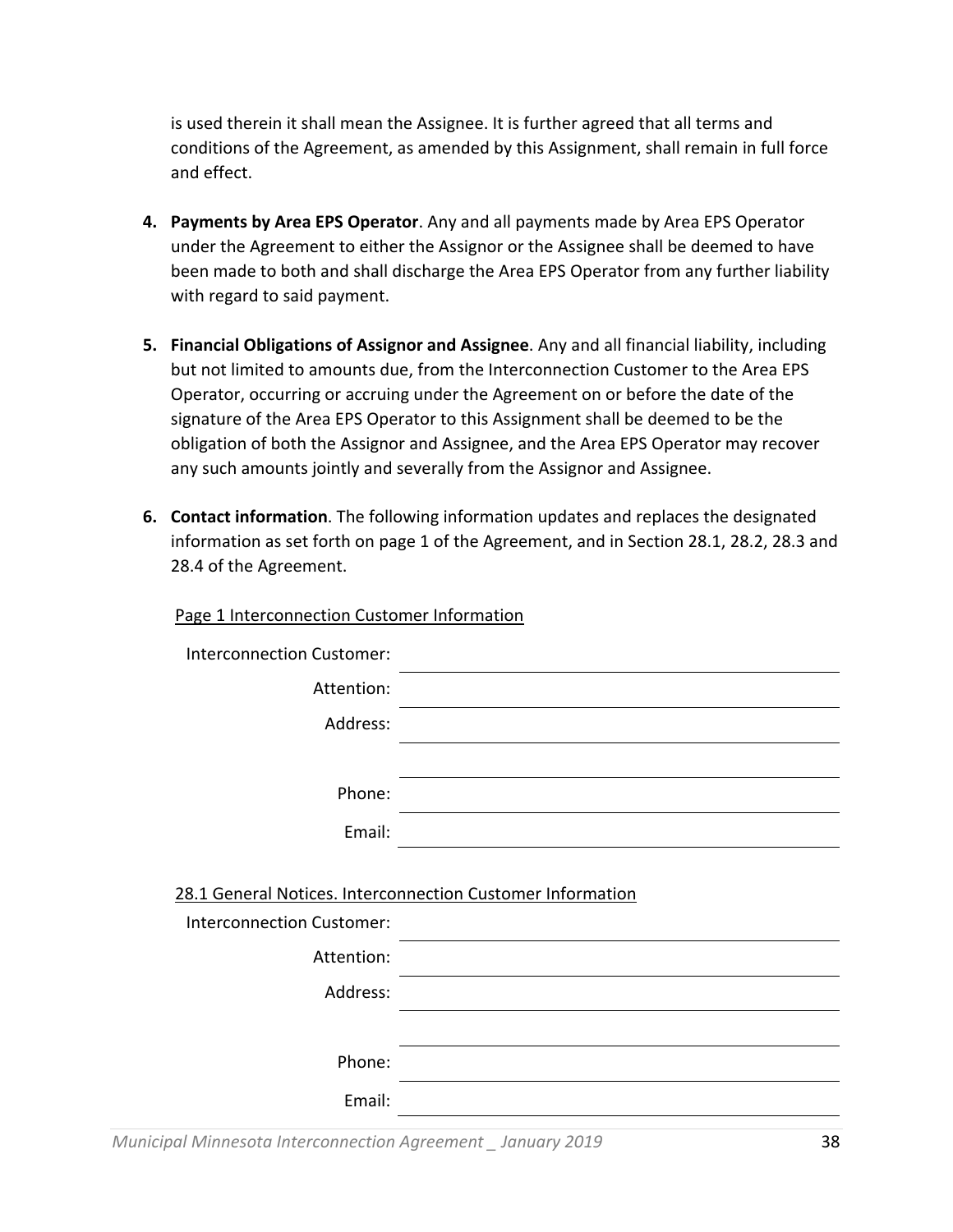| 28.2 Billing and Payment Notices. Interconnection Customer Information |
|------------------------------------------------------------------------|
|------------------------------------------------------------------------|

| <b>Interconnection Customer:</b> |                                                                                |
|----------------------------------|--------------------------------------------------------------------------------|
| Attention:                       |                                                                                |
| Address:                         |                                                                                |
|                                  |                                                                                |
| Phone:                           |                                                                                |
| Email:                           |                                                                                |
|                                  | 28.3 Alternative Forms of Notices. Interconnection Customer Information        |
| <b>Interconnection Customer:</b> |                                                                                |
| Attention:                       |                                                                                |
| Address:                         |                                                                                |
|                                  |                                                                                |
| Phone:                           |                                                                                |
| Email:                           |                                                                                |
|                                  |                                                                                |
|                                  | 28.4 Designated Operating Representative. Interconnection Customer Information |
| <b>Interconnection Customer:</b> |                                                                                |
| Attention:                       |                                                                                |
| Address:                         |                                                                                |
|                                  |                                                                                |
| Phone:                           |                                                                                |
| Email:                           |                                                                                |

**7. Signatures.** Facsimile or electronic signatures, or signatures to this Assignment sent electronically, shall have the same effect as original signatures. Photocopies, or electronically stored versions of this Assignment, shall have the same validity as the original.